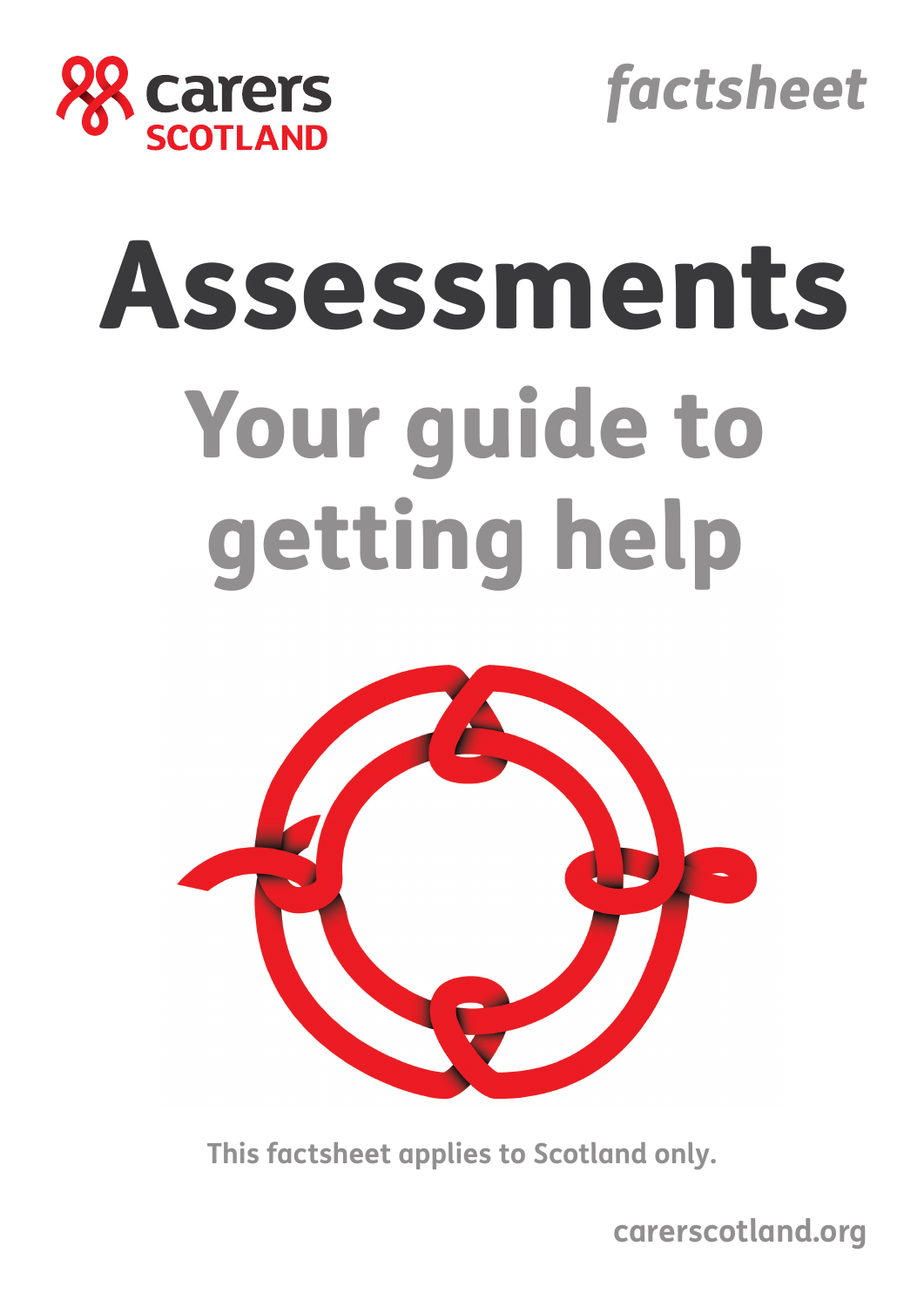

## *factsheet Scotland*

**Many carers find it easier to continue in their caring role if they can get some help.**

Local councils carry out assessments to help them decide what help and support they can provide. This factsheet explains how these assessments can support you in your caring role.

The factsheet applies to people living in Scotland.

## **Contents**

| What assessments are available?                                 | 3  |
|-----------------------------------------------------------------|----|
| What should an assessment for the<br>person you care for cover? | 4  |
| Deciding what help to provide to the person<br>you care for     | 5  |
| How will help be provided                                       | 5  |
| The sort of help available                                      | 8  |
| Arranging an assessment                                         | 9  |
| Breaks from caring                                              | 10 |
| Carer's assessment                                              | 12 |
| Deciding what help to provide                                   | 16 |
| The help you will get                                           | 19 |
| Free personal care                                              | 21 |
| Reassessments and reviews                                       | 21 |
| Complaints                                                      | 22 |
| <b>Further help</b>                                             | 23 |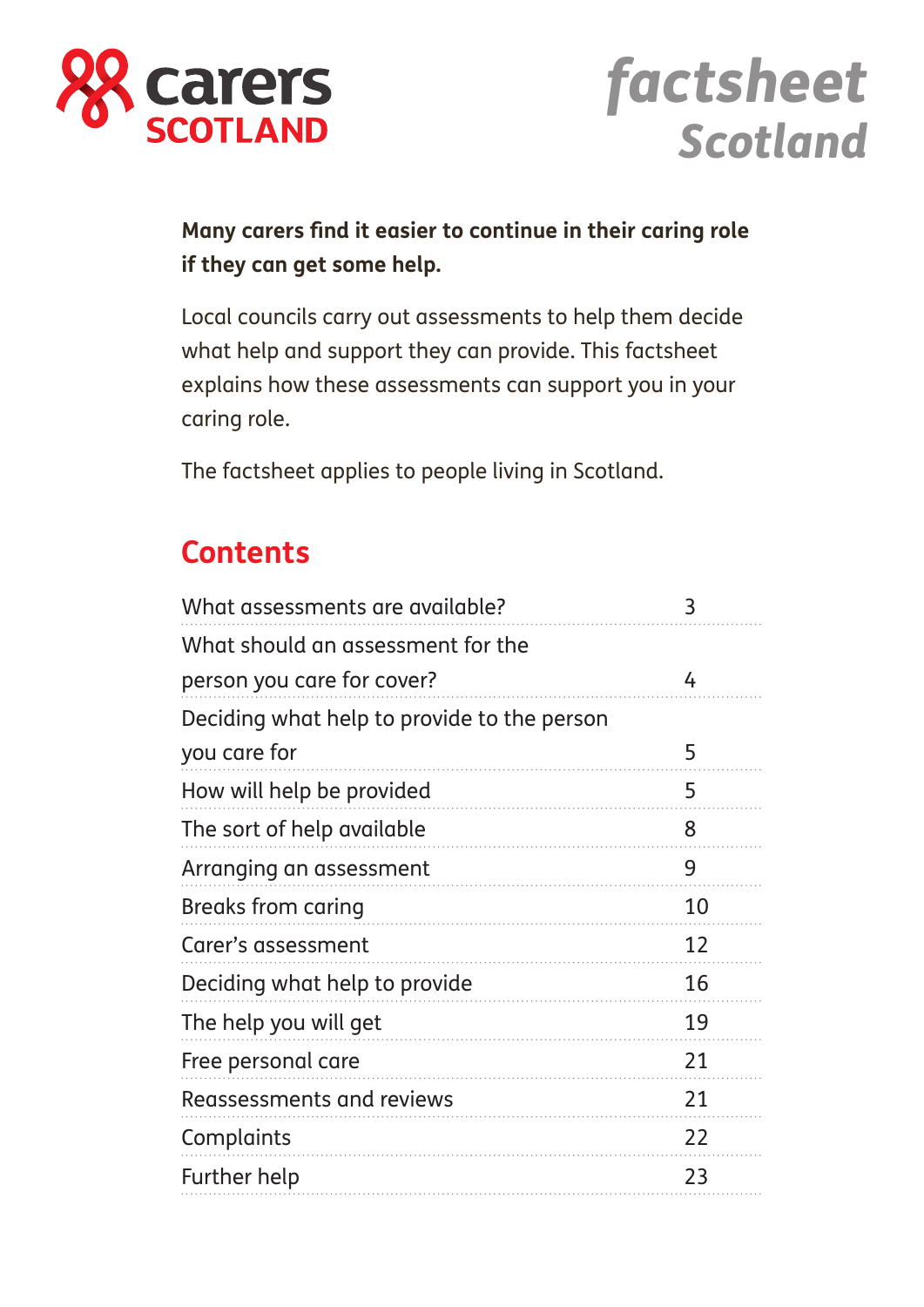## **What assessments are available?**

Caring can be exhausting. Many carers find it easier to continue in their caring role if they can get some help. Local councils can provide help and support for disabled people and their carers. The way they make a decision about the help and support that they can provide is by carrying out an assessment.

Some people decide to buy in their own help without going through an assessment from the local council. If you want to do this, there are two useful sources of lists of care agencies across Scotland:

> **Care Information Scotland** www.careinfoscotland.co.uk **T:** 08456 001 001 > **Scottish Care**

www.scottishcare.org **T:** 01292 270 240

There are different assessments for carers, disabled people/older people and for parents of disabled children. This factsheet explains how these assessments can support you in your caring role.

#### **For carers**

**Carers' assessments** are a way of identifying your needs as a carer. They look at your role as a carer: how being a carer affects you, how much caring you can realistically do (while still allowing you to be involved in activities outside caring), and any help you may need.

Carers of all ages who provide regular and substantial care are entitled to a carer's assessment, although for young carers this may be carried out under the Children (Scotland) Act 1995.

#### **For disabled adults and older people**

**Community care assessments** are for adults who feel they need help because of a disability, ill health or old age. It looks at the help the person needs to be able to live independently or, if they need full time care, in a residential setting. While the focus of a community care assessment is the disabled person, in most cases the role and views of the person's carer should also be taken into account.

Sometimes these are called Single Shared Assessments (SSA). SSAs may be carried out by a social worker or health professional or involve both. However, the responsibility to ensure that the outcomes of the assessment are implemented remains with the local council.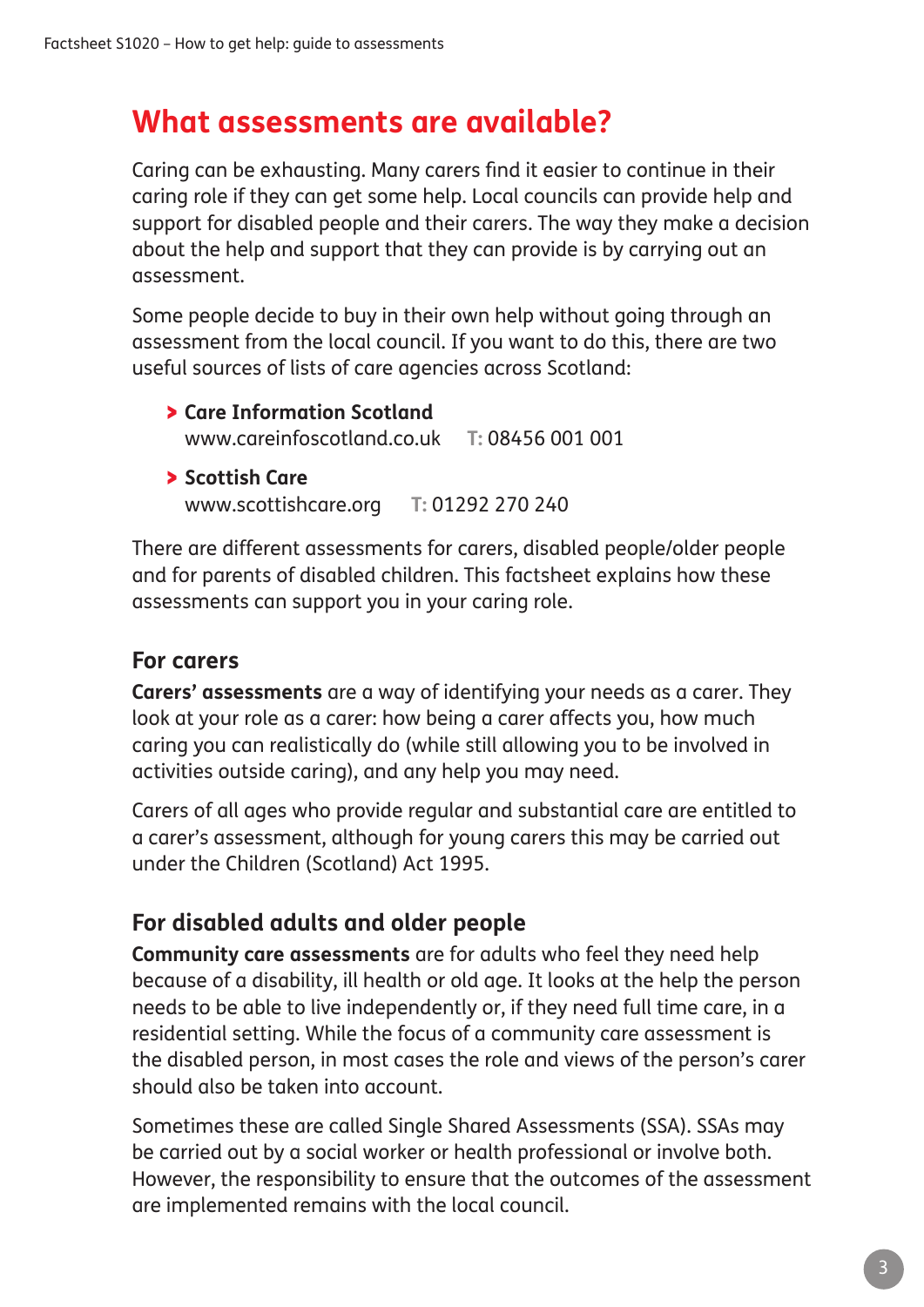#### **For disabled children and their parents**

**Children (Scotland) Act assessments** look at the needs of disabled children and their families as a whole. The assessment should consider all the help that the disabled child needs, the needs of any other children in the family (including any care provided by a young carer) and the help that you may need to care for your disabled child.

If you feel that a Children Act assessment has not addressed the help that you need as a carer you can still ask for a separate carer's assessment.

**Note:** All assessments should focus on **outcomes**. This means that they should identify what services and support would improve the quality of life of the person you care for and what would make your life as a carer better.

**Note:** We refer to 'disabled people' for ease of reference but where this is used it applies to disabled people, older people and people who have a long term condition or an illness. It also refers to disabled children unless otherwise stated.

**What should an assessment for the person you care for cover?**

The guidance that local councils follow when carrying out assessments states that local councils should never make assumptions about the level of support available from carers.

If a disabled person needs help, and all of the help they need is being provided by a carer who is happy to continue providing this help, then the local council may decide that the care needs of the disabled person are being met. In this situation, the local council may not need to provide any additional help.

It is therefore very important that you tell the local council about any difficulties that you have with your caring role and the care you are not able or willing to provide. It is important to be clear about the support needs of the disabled person that you can meet and those that you cannot. **You have the right to choose not to provide care or to specify the amount or type of care you can provide.**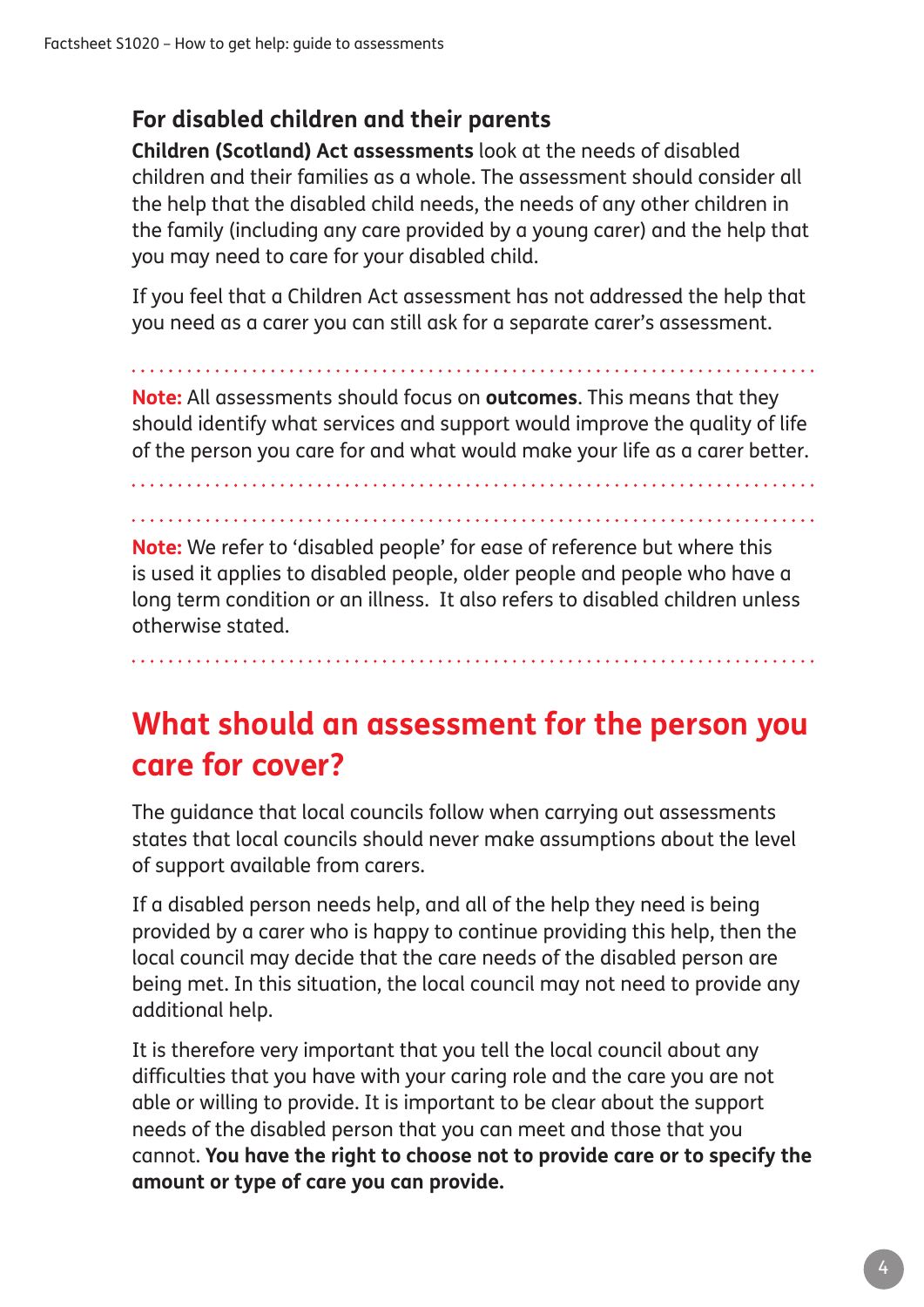It is also important to be clear about any support you need in order to meet the needs of the disabled person.

You should tell the person carrying out the assessment about this at both your carer's assessment and at the community care or single shared assessment of the disabled person.

## **Deciding what help to provide to the person you care for**

The local council will take the following steps when making a decision about whether the person you care for will be provided with any help:

#### **Step one**

The person carrying out the assessment should collect all the information they need to be clear about the care and support the disabled person needs and the outcomes they wish to achieve.

#### **Step two**

The assessment will then look at any risks to the health and wellbeing of the disabled person (ie the degree to which the person's health and wellbeing is compromised or is threatened by the absence of appropriate support).

The council should assess the risk to the person if they do not get the support they need. There are four levels of risk – critical, substantial, moderate and low – with critical meaning that there is a very high risk.

If a critical risk has been identified and yet the council still do not the disabled person with appropriate support or services you may need to make a complaint or take other action to challenge this decision. For more information contact Carers Scotland on 0141 445 3070.

There is a parallel process of assessing risk to carers (see page 16).

## **How will help be provided?**

Following assessment, the local council may decide that it can help the disabled person. You should be offered something called 'self directed support'. This means that you and the person you care for can choose what support is needed and how it is provided.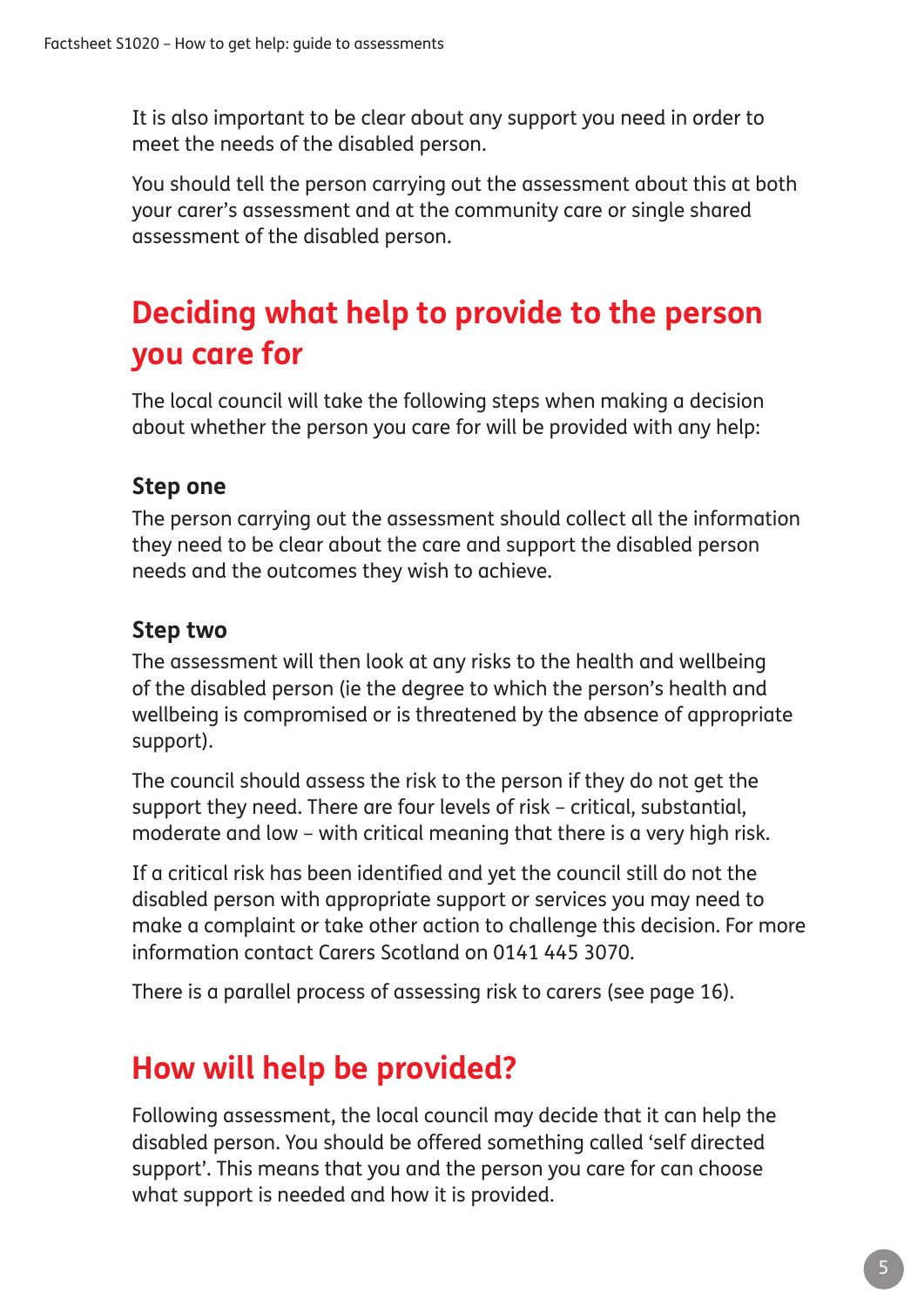The Scottish Government has passed legislation called the Social Care (Self Directed Support) Act 2013 which means that all councils must offer self directed support.

There are four different options for self directed support:

- > **Option 1:** a direct payment to purchase support.
- > **Option 2:** to choose support while the council holds the money and arranges the chosen support on your behalf.
- > **Option 3:** to choose to have the council select the appropriate support and arrange it.
- > **Option 4:** a mix of options 1,2 and 3 for specific aspects of your support.

#### **Option 1**

A **direct payment** is a sum of money paid by the local council to people assessed as needing services, who would like to arrange and pay for their own care and support services directly instead of receiving them from the local council.

They were introduced with the intention of providing more independence, flexibility and choice for those who use services. If the person you care for chooses to get direct payments, they will get the money to the value of the services that they would otherwise be provided with (less any financial contribution they are assessed as having to make).

The direct payment is then used to arrange services for the person you care for or to employ someone eg a personal assistant to provide care. They will need to be able to account for how the money has been used. They can get help from a support organisation. Your council can help you to make contact with your local organisation. You can also help the person arrange and manage their direct payment.

The option of direct payments covers all service user groups including those who may not have the mental capacity to consent to services or those subject to mental health legislation. In those situations a suitable person would be appointed by the council to manage the direct payment.

For example, this may be you as their primary carer or named person under the Mental Health (Care & Treatment) (Scotland) Act 2003 or someone with welfare **and** financial powers through guardianship or power or attorney under the Adults with Incapacity (Scotland) Act 2000.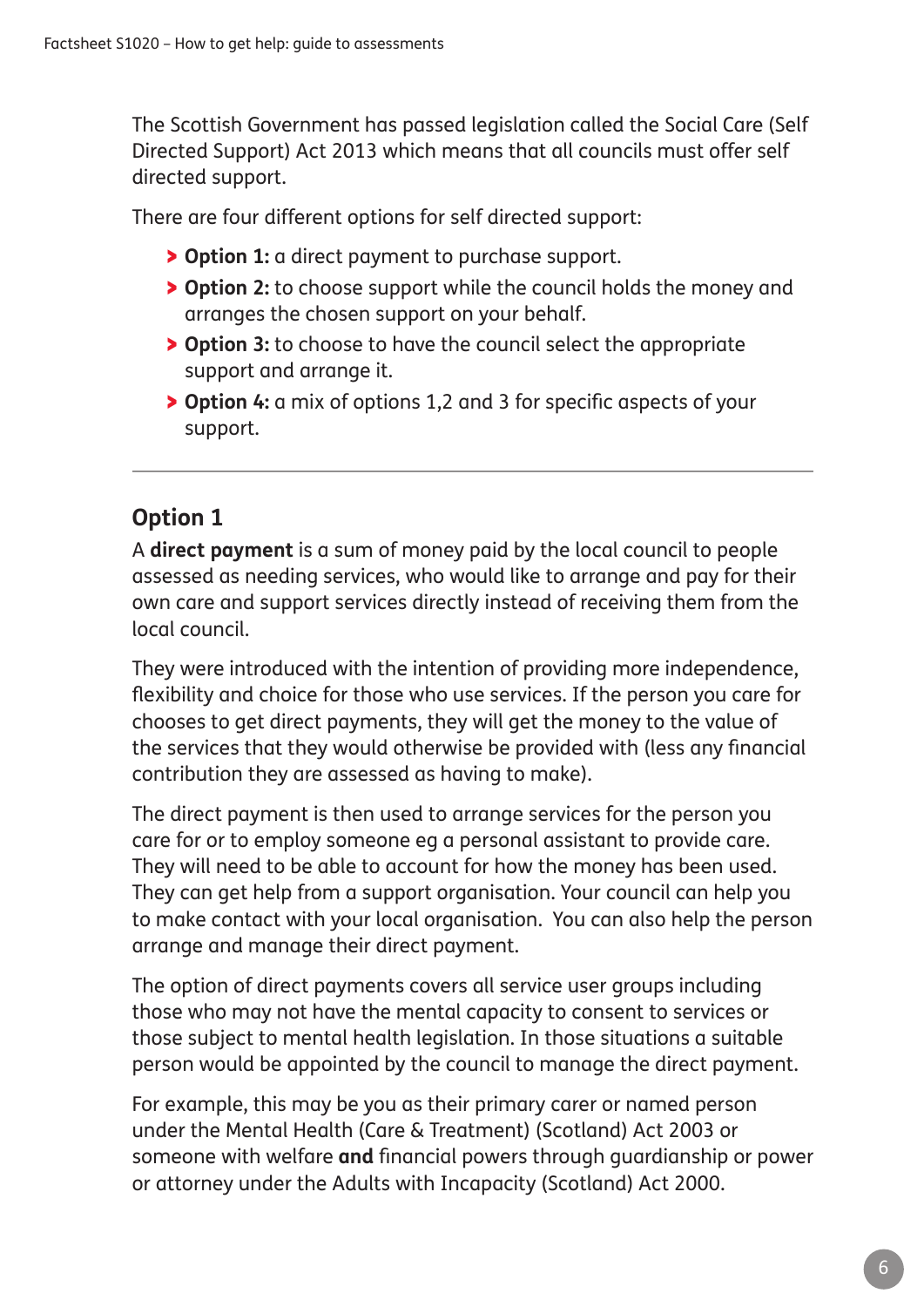#### **Option 2**

The person you care for can also choose their own support through what is often called an **individual service fund**. This is an allocation of money to a disabled person following assessment.

It is intended to give the person who has the budget more choice and control over what services and support they receive. It can be used to meet assessed needs and, after making choices about services, you can ask the council to arrange and pay for them.

#### **Option 3**

The person you care for can choose to have the council arrange and manage support for the person you care for. This is sometimes called **arranged services**.

### **Option 4**

The person you care for can choose to have a **mix of options** 1, 2 and 3 to best suit their needs and to support you in your caring role.

Councils use a 'resource allocation system' (RAS) to calculate the disabled person's personal budget. The RAS will produce an 'indicative budget' upon which the support plan is based to ensure that the care package can be delivered.

You have a legal right to have the RAS calculation explained in sufficient detail so that you can understand whether or not the amount proposed will meet the agreed services.

You could consider using the complaints system or taking legal advice if you are not happy about the way in which help is going to be provided.

Self Directed Support Scotland have further information, including guides for carers, a downloadable app and information on how to make a complaint. Visit **guidance.selfdirectedsupportscotland.org.uk** or call **0131 516 4195**.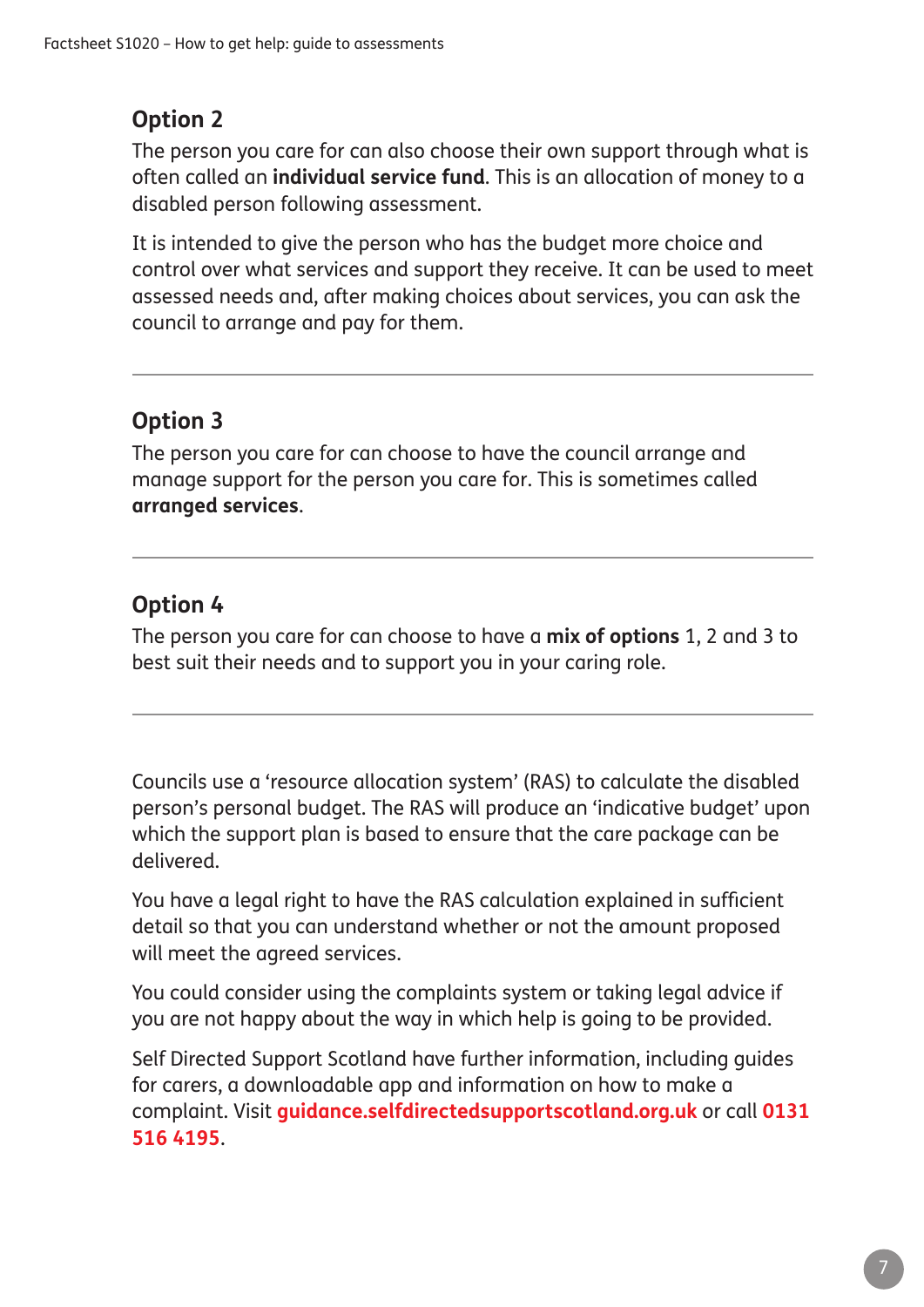## **The sort of help available**

Following community care and Children Act assessments disabled people have been able to access:

- > changes to their home to make it more suitable for them
- > equipment such as ramps and hoists
- > telecare services such as a community alarm, falls detector, heat and flood sensors
- > holiday play schemes for disabled children
- > care workers to help provide personal care at home
- > short or long term stays in residential care
- > meals delivered to their home
- > laundry services
- > assistance with travel
- > respite care and short breaks

These are just examples of the sort of support that may be available following an assessment. Think about the sort of things that might help you and the person you are looking after and discuss them at your assessments. And remember that an assessment is not a test of some form – it is an opportunity to discuss the help that the person you care for needs and to see what support might be available.

At present, following a carer's assessment carers have no right to receive services. However, your local council can use its powers to offer assistance such as a break from caring, training to help you in your caring role or to refer you to help from a carers centre or condition specific group.

#### **Self Directed Support and carers**

The Social Care (Self Directed Support) Act came into force on 1 April 2014 and gives local councils a power to offer carers services. Carers may be offered any of the self directed support options (see page 6) after a Carer's Assessment.

Examples of how this could be used include:

- > driving lessons
- > help with housework and gardening
- > a short break, with or without the person you care for
- > an opportunity to take part in activity to improve your health and wellbeing, for example, art classes, yoga etc
- > emotional support or counselling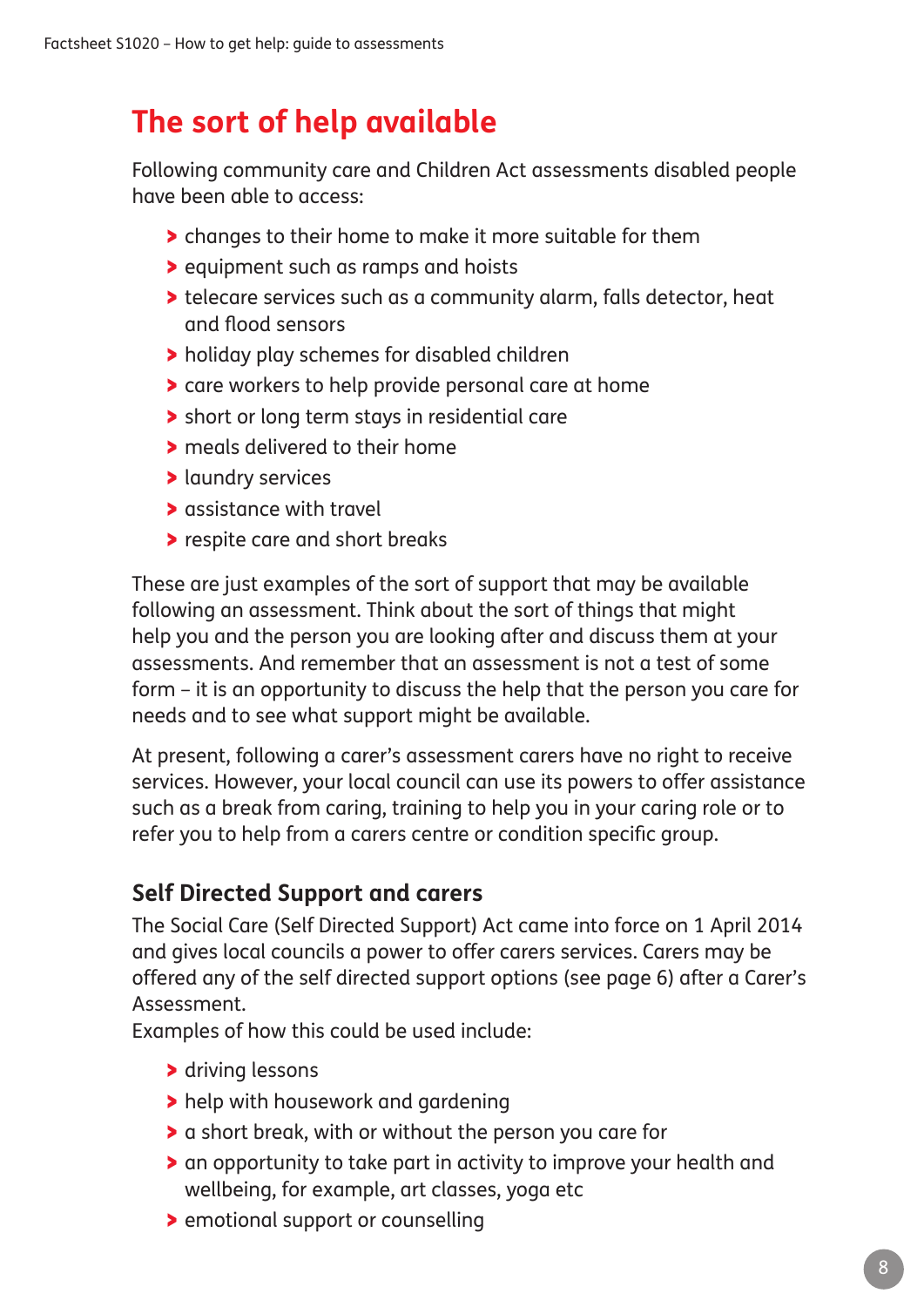> training to help you in your caring role

You are the best person to decide what help you need. You need to identify what support would make a difference to you personally. You should not be expected to choose from a 'shopping list' of options if these options will not help you in your caring role.

If your council offers you support as a carer you cannot be charged for this.

## **Arranging an assessment**

Carers' assessments, community care assessments and Children (Scotland) Act assessments are all the responsibility of the social work department of the disabled person's local council. If you do not live in the same local council area as the disabled person it is the disabled person's local council who will be responsible for carrying out your carer's assessment.

You must request a carer's assessment, but the Community Care & Health (Scotland) Act 2002 says that all local councils must inform carers of their right to an assessment so you may be offered an assessment once they are aware that you are a carer.

The best way to request a carer's assessment is to write to or email the social work department responsible for the disabled person (see template on page 10). You can also request a carer's assessment by phone, but it is a good idea to follow up this request in writing.

To get a community care or Children (Scotland) Act assessment, contact the social work department of the local council of the disabled adult or child.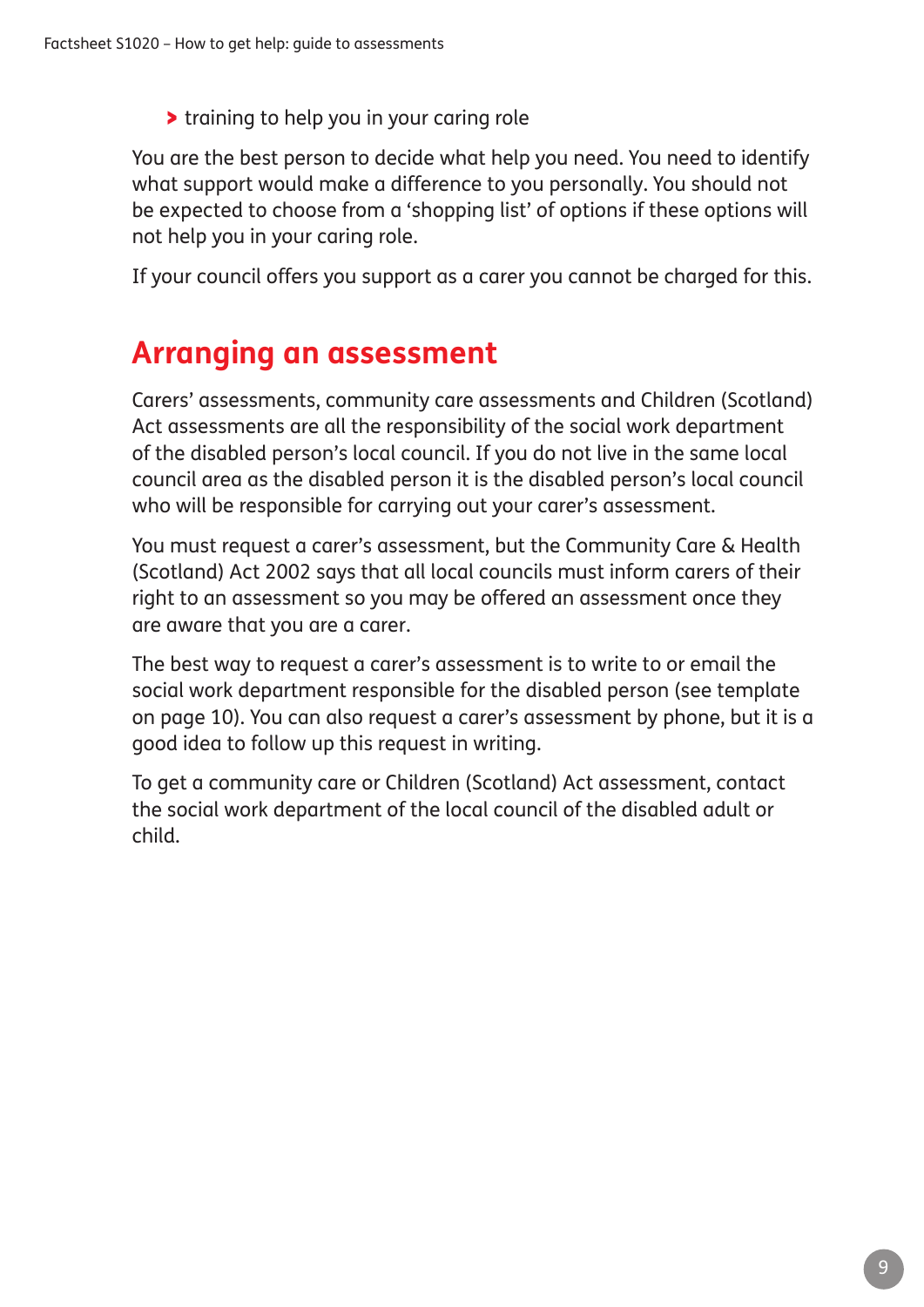#### **Template letter/email for arranging an assessment**

Dear Sir/Madam

I am writing to request a carer's assessment under the Community Care & Health (Scotland) Act 2002.

I have been caring for *[name and address of the person you care for]* since *[date]*.

OR

I will be caring for *[name of the person you will soon start caring for]* from *[date]*.

S/he is my *[mother/husband/son/friend etc.]*.

*[Name of person you care for]* needs help because *[outline the disabilities the person you care for has, eg she is 90, has arthritis and is becoming frail]*. The main things s/he needs help with are *[eg having a bath, dressing etc]*. The main difficulties I have are *[list the things you need, eg a break from caring]*.

Please contact me at the above address/on the above phone number *[State how you prefer to be contacted and, if by phone, if there is a good time to contact you]* to let me know when you will be able to carry out my assessment.

Yours faithfully,

*[Your name]*

## **Breaks from caring**

A break from caring (often called a short break or respite care) is provided to a disabled or older person to support them and enable their carer to take a break from his or her caring responsibilities. Breaks from caring can range from a regular short period of hours to longer periods of days. Normally respite care for adults is legally provided through a community care assessment and not through a carer's assessment.

However, following the introduction of the Social Care (Self Directed Support) Scotland Act your local council has a power to offer you support including a break from caring.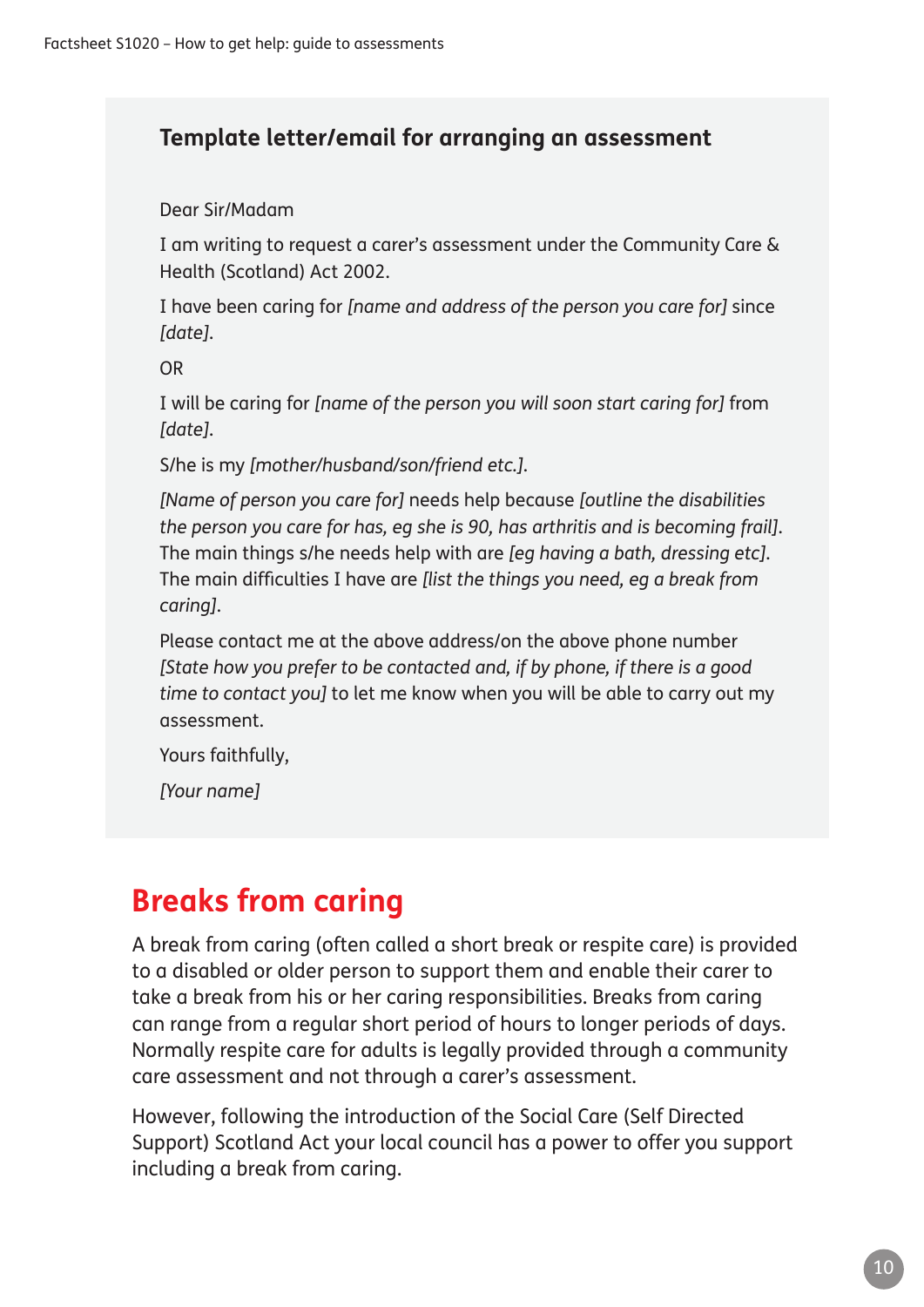A carer's need for a break will be assessed through their carer's assessment but the disabled person's needs will be assessed through a community care assessment.

If a carer's assessment identifies the need for a break and the local council agrees to provide it, the carer cannot be charged. This should include all elements of the break including items such as accommodation, meals, travelling expenses, the costs of equipment for classes and so on.

If a carer wishes to have a holiday or break with the person they care for, the cost of their holiday will be waived but the cost of the break for the cared-for person and the cost of the additional support will not be waived.

If the person who is being cared for is having a short break, the local authority should waive charges for the cost of activities (only if identified within their Carer's Assessment) the carer takes part during this period.

Local authorities can decide to arrange replacement care for a cared-for person as part of the support which they provide to a carer in order to give a break from caring. If replacement care is identified within the Carer's Assessment and is provided as support to meet the carer's needs, the local authority must waive charges for the cost of the

#### **Examples**

George needs a break from caring for his 90 year old mother Annie. When he has his carer's assessment he discusses this and it is agreed that he will receive a direct payment to help with the cost of a week's holiday in Crete. He will not be charged for this.

Because Annie will need respite care while he is away, care will be arranged in a local care home. As this replacement care was identified in George's carer's assessment, the charges should be waived.

Jane needs a break from caring for her husband David. When she has her carer's assessment, she identifies that she would like to attend a yoga class once a week. The local council organise and pay for this on her behalf through a local community education centre. As she lives 20 miles from the centre in an area with no public transport, they also provide a direct payment to pay for a taxi to attend.

The local council arrange for a Crossroads Care Attendant and decide to arrange this replacement care and waive any charge for it.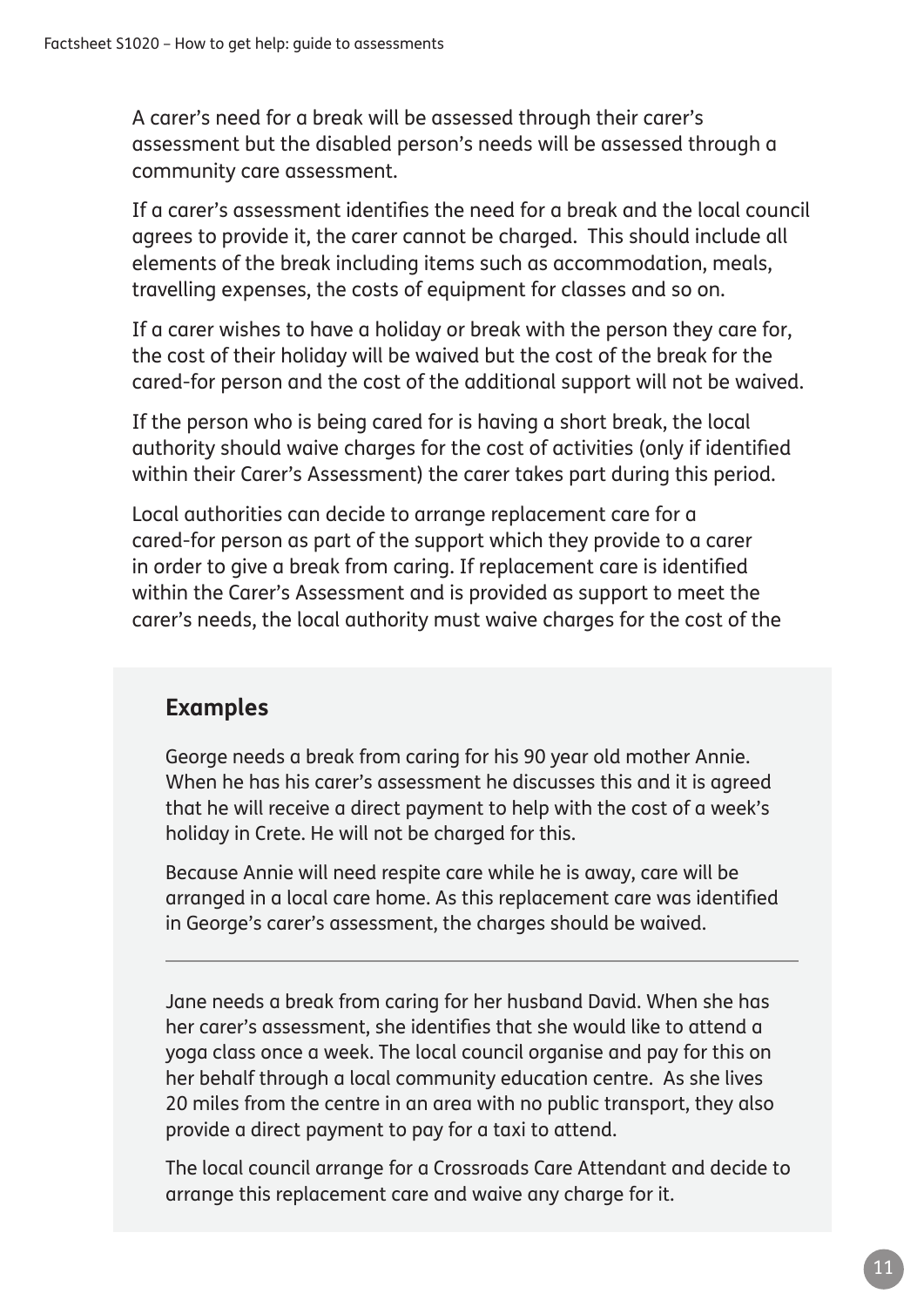replacement care.

See page 20 for further details about charges for services and support for disabled and older people.

## **Carer's assessment**

#### **Who can have a carer's assessment?**

The law says that anyone who provides or intends to provide a substantial amount of care on a regular basis can have a carer's assessment. No definition of 'substantial' or 'regular' is given, so if you feel you devote a lot of time to caring for someone and you do this regularly, you can have a carer's assessment.

Even if you do not provide a lot of hours of care, you can still have an assessment if your caring role has a big impact on your life. **The assessment is not linked to Carer's Allowance.**

It is up to you when you ask for a carer's assessment. You can ask for the assessment before you take up caring or at any point when you are already caring for someone.

If you share caring responsibilities with another person, or more than one person, you can each have a carer's assessment so long as you are each providing a substantial amount of care on a regular basis.

You can have a carer's assessment to look at the help that you need even if the disabled person does not want to have a community care assessment to look at the help that they need.

If the social work department refuses to carry out a carer's assessment for you and you are providing regular and substantial care for someone you can make a complaint.

You can have a carer's assessment if you:

- > live with the person you are looking after.
- > live away from the person you are looking after.
- > care for someone full time.
- > care for someone as well as working full or part time.

Young carers can also have a carer's assessment. This is especially important to remember if the young carer is not being supported under the Children (Scotland) Act 1995 or they are between 16 and 18 years old.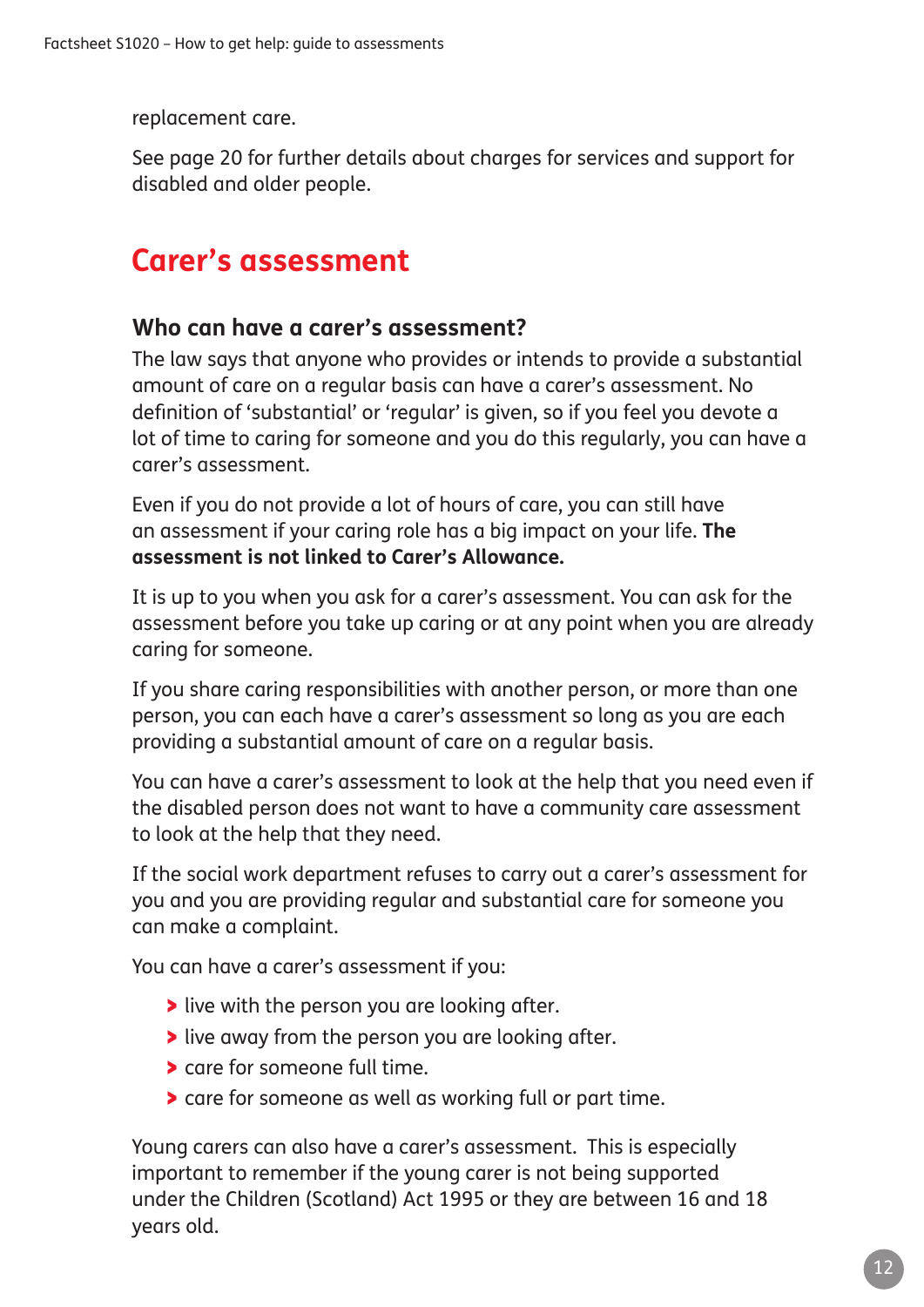You don't necessarily have to live with the person you are looking after or be caring full time to have a carer's assessment. You may be juggling work and care and this is having a big impact on your life. It is up to you when you ask for a carer's assessment. You can ask for the assessment before you take up caring or at any point when you are already caring for someone.

#### **Who will carry out the carer's assessment?**

The carer's assessment will be done by a social worker or another professional nominated by the social work department. In some areas, the social work department asks local voluntary organisations or health professionals to carry out the assessment, but arrangements should still be made through social services. Your social work department should explain who will carry out the assessment.

The assessment will normally be carried out at a face to face meeting. However, many local councils ask carers to complete a self assessment questionnaire before the meeting to help carers and professionals focus on the help the carer needs.

#### **Where will the assessment take place?**

The assessment should be carried out in a convenient and private place. For example, this could be at a social work office or at your home. Assessments can be done over the phone if this is the best way for you, for example if it fits in with your routine or offers more privacy. The social worker carrying out the assessment should discuss this with you beforehand.

#### **Who will be there?**

The carer's assessment can be carried out with or without the person you are looking after being present. It is up to you. You can also have a family member, a friend or a professional person such as a Carers Support Worker from a carers' centre with you if you wish. Having someone with you should be discussed when the assessment meeting is being arranged.

#### **What kind of questions will I be asked?**

Your carer's assessment should cover the following areas:

- > your caring role
- > your health
- > your feelings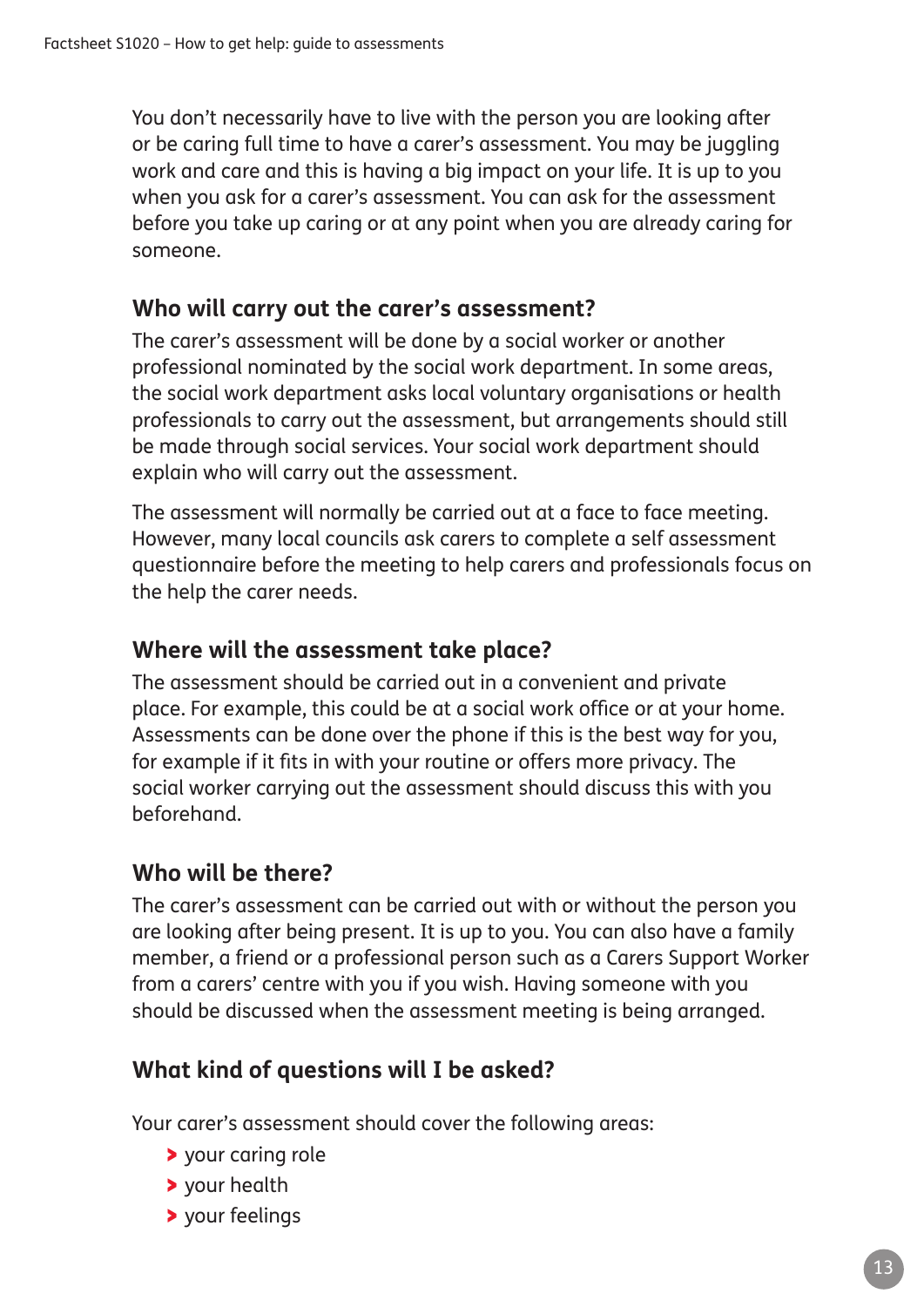- > choices about caring
- > work
- > study
- > leisure
- > housing

Even if you are not asked questions about these issues, you can raise them in the assessment meeting. By answering the following questions, you should get a much clearer idea of your needs and you can then discuss with your social worker the services that might be most helpful to you to meet these needs.

#### **Time**

- > How many hours a week do you provide care? Include all the time you spend with the person you care for, the things you do for them and how long they take you.
- > Do you help the person you are looking after with any of the following activities?
	- **•** housework
	- **•** shopping
	- **•** bathing
	- **•** going to the toilet
	- **•** cooking
	- **•** other personal care
	- **•** keeping an eye on them
	- **•** dealing with money, eg cashing pension
	- **•** laundry
- > Do you have to help during the day or night, or both?
- > Does anyone else help? If so, for how long?
- > Would you like some help (or extra help) with these jobs? List the tasks you would like help with (putting the most important first).
- > Are you able to spend enough time on other family responsibilities, eg being with your children?

#### **Health**

- > Does the person you care for have any health problems you find hard to deal with? Describe them as fully as you can.
- > Do you have any health problems? If so, are they made worse by your caring role? Describe them as fully as you can.
- > Are you getting enough sleep?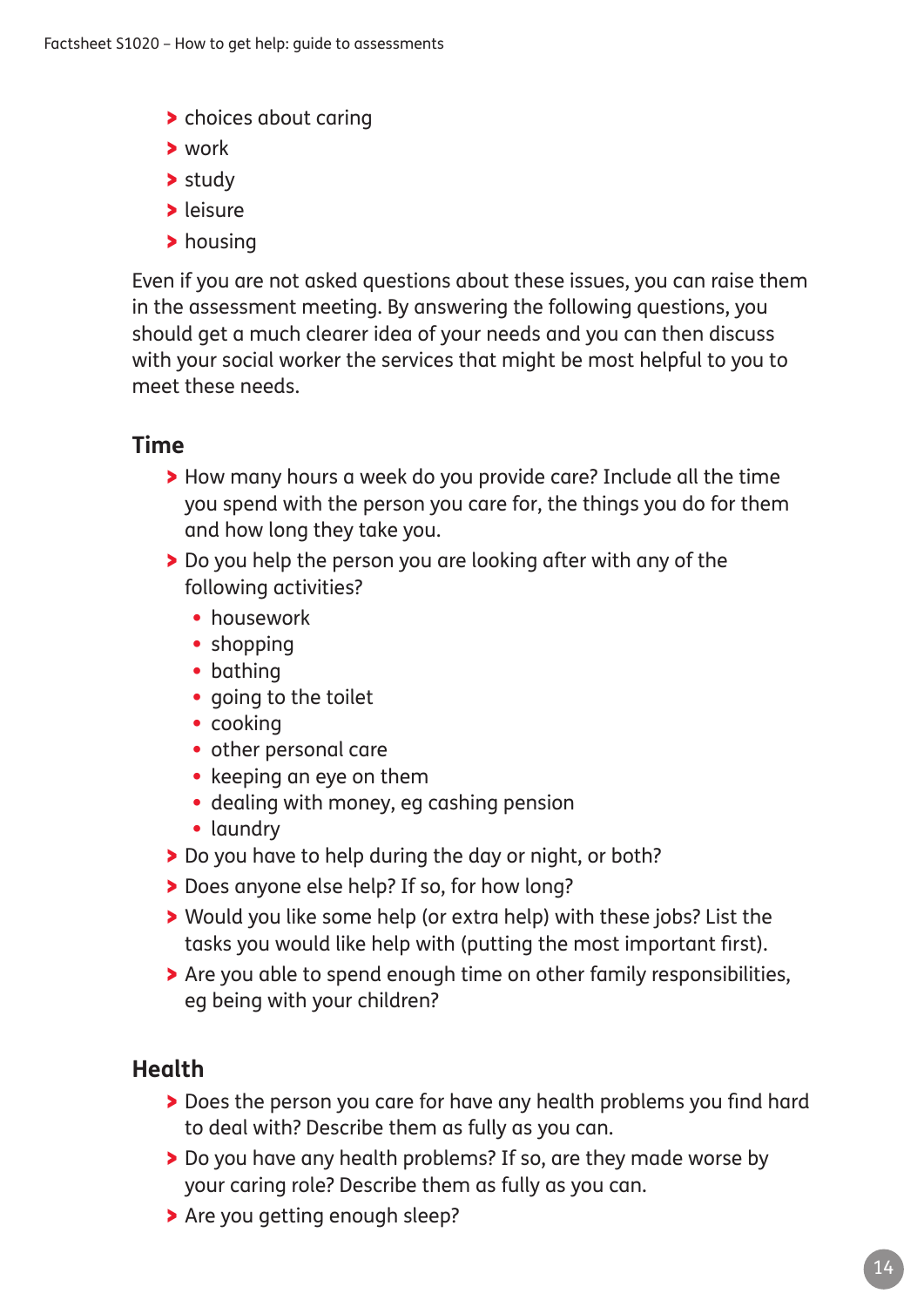- > Do you feel you are suffering from stress or depression?
- > Is caring having a negative impact on your health?

#### **Feelings and choices about your caring role**

- > Do you feel that you do not have a choice about providing care?
- > If you feel that you cannot carry on at all, or can only carry on if you reduce the amount of caring you do, tell the social worker. It is not unusual to feel this way and it is important they know how you really feel.
- > What would you most like to change about your situation?

#### **Work/study/leisure**

- > Do you work? If so, for how many hours a week?
- > Does your employer know that you are a carer do they know about your rights, eg to time off in an emergency?
- > Do you feel you can manage to work and provide care? If you cannot manage or are at risk of not managing - do explain this.
- > What would make working/caring easier for you?
- > Would you like to start work/study?
- > Are there things that you find enjoyable and relaxing that you cannot do any more because of your caring responsibilities? (eg a hobby, visiting friends, going to the cinema).
- > When was the last time you had a whole day to yourself to do as you pleased?

#### **Housing**

- > Do you live with the person you care for? Is the arrangement satisfactory? If not, why not?
- > Does the person you care for have any difficulties moving around their home? (eg can they climb the stairs, or have a bath on their own?)
- > Do you have to help them? If so, are you able to do this safely and without causing yourself any pain or injury? Special equipment could make life easier for the person you look after and caring easier for you.

It is important that you give as complete a picture as you can about your caring role and are as honest as you can be about the care that you provide and how you feel about being a carer. Remember, this is your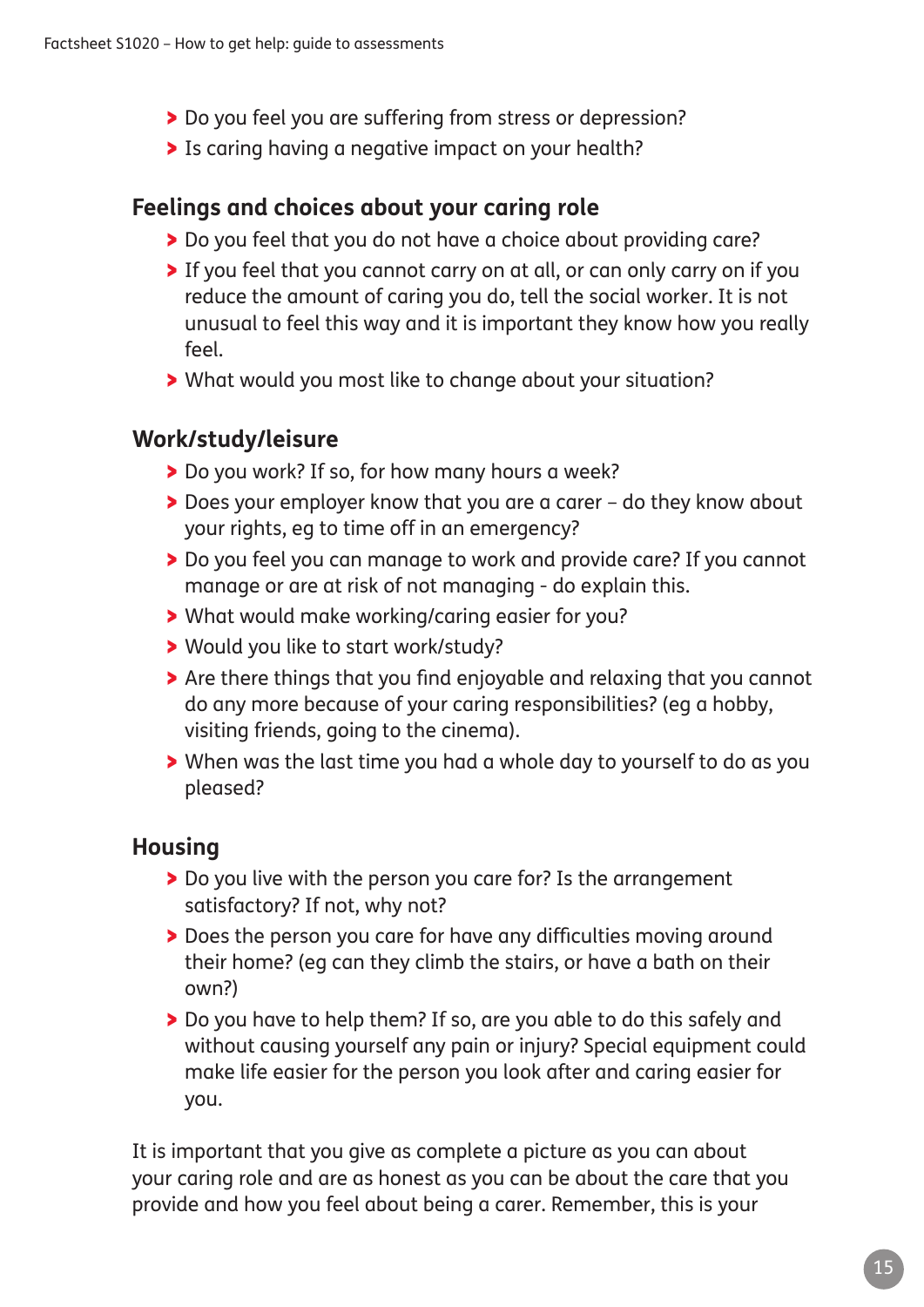chance to talk about your needs and how you feel, so use it!

Once any problems with caring have been identified, you and the person carrying out the assessment can discuss what sort of help may make it easier for you to take up caring or continue in your caring role. You can ask your local council to consider anything that could support you in your caring role – so feel free to think creatively!

#### **Planning for emergencies**

During your carer's assessment, there should also be a discussion about planning for emergencies, eg to make sure the person you care for would be looked after if you were taken ill and had to go into hospital. Some local councils have a Carer Emergency Scheme and through this you can contact a scheme operator who will have access to your emergency plan and will put it into action. The local council should be able to tell you more about what they can do to help you plan for an emergency.

You should also have the opportunity to have a discussion about planning for the future. This could include looking at future plans for your adult child or partner should you be unable to care in the future because of age or ill health or to plan for your child leaving school.

The local council should help you prepare a plan, sometimes called an 'anticipatory plan' to prepare for the future.

## **Deciding what help to provide**

The local council will take the following steps when making a decision about whether you will be provided with any help:

#### **Step one**

The person carrying out the assessment should collect all the information they need to be clear about the care the carer is providing and any difficulties they have providing that care.

#### **Step two**

The assessment will then look at any risks to the sustainability of the caring role (ie the degree to which a carer's ability to sustain the caring role is compromised or threatened by the absence of appropriate support). This could include situations where a carer has major health problems of their own or where the stresses of caring mean that there is a significant risk of the relationship between the carer and cared-for person breaking down.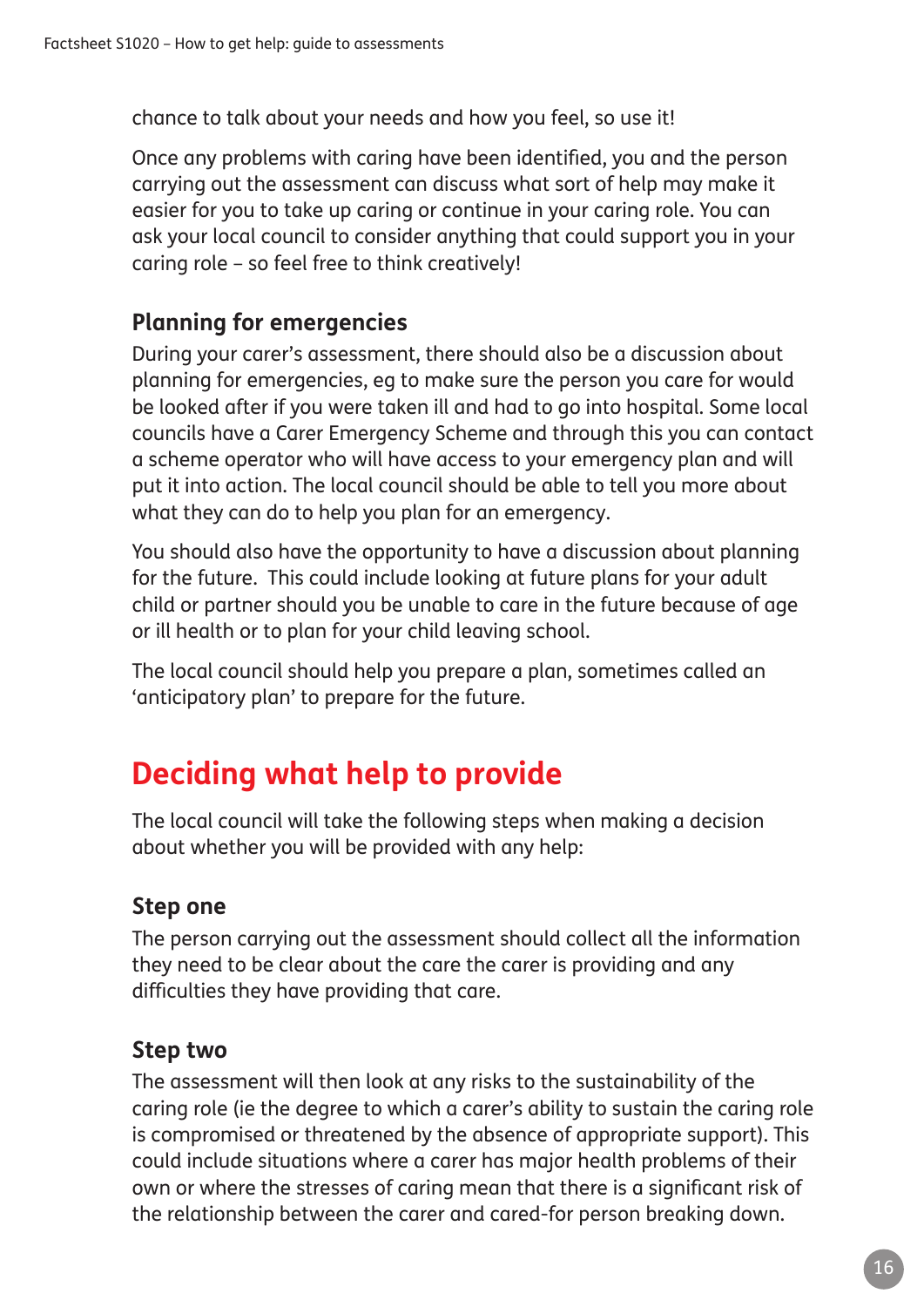The council should assess the risk to the carer if they do not get the support they need. There are four levels of risk – **critical, substantial, moderate and low** – with critical meaning that there is a very high risk that the carer will not be able to begin to care for someone or to continue in their caring role.

Following an assessment, the council has an obligation to provide support if the risk is assessed as critical. Although the council is not obliged to provide the carer with services, it must act. The local council must either provide services to the disabled person or support the carer to appropriately address this critical risk.

If a critical risk has been identified and yet the council still do not provide either you or the person you are looking after with appropriate services you may need to make a complaint or take other action to challenge this decision. For more information contact Carers Scotland on **0141 445 3070**.

The tests the local council applies when deciding if there is a critical or substantial risk to the sustainability of the caring role arises when:

- > the carer's life may be threatened by their caring role
- > major health problems have developed or will develop
- > the carer feels that he/she has lost a large amount of control over the decisions they make about the nature of tasks they will perform (eg whether to help the person they are looking after with personal care) and how much time they will give to their caring role (eg the carer feels that caring is round the clock because the person they care for won't accept outside help)
- > the carer is unable to look after their own domestic needs and other daily routines while sustaining their caring role
- > involvement in employment or other responsibilities (eg looking after other family members) is, or will be, at risk
- > many significant social support systems and relationships are, or will be, at risk (eg unable to maintain friendships, visit relatives etc)

#### **Step three**

Once the council has decided that help is going to be provided there are two ways that this can be done.

Firstly through support provided to the disabled person which in turn could benefit the carer. This help is provided under the community care assessment. An example of this is respite care which gives the carer a break, but it is the disabled person who is in receipt of the service.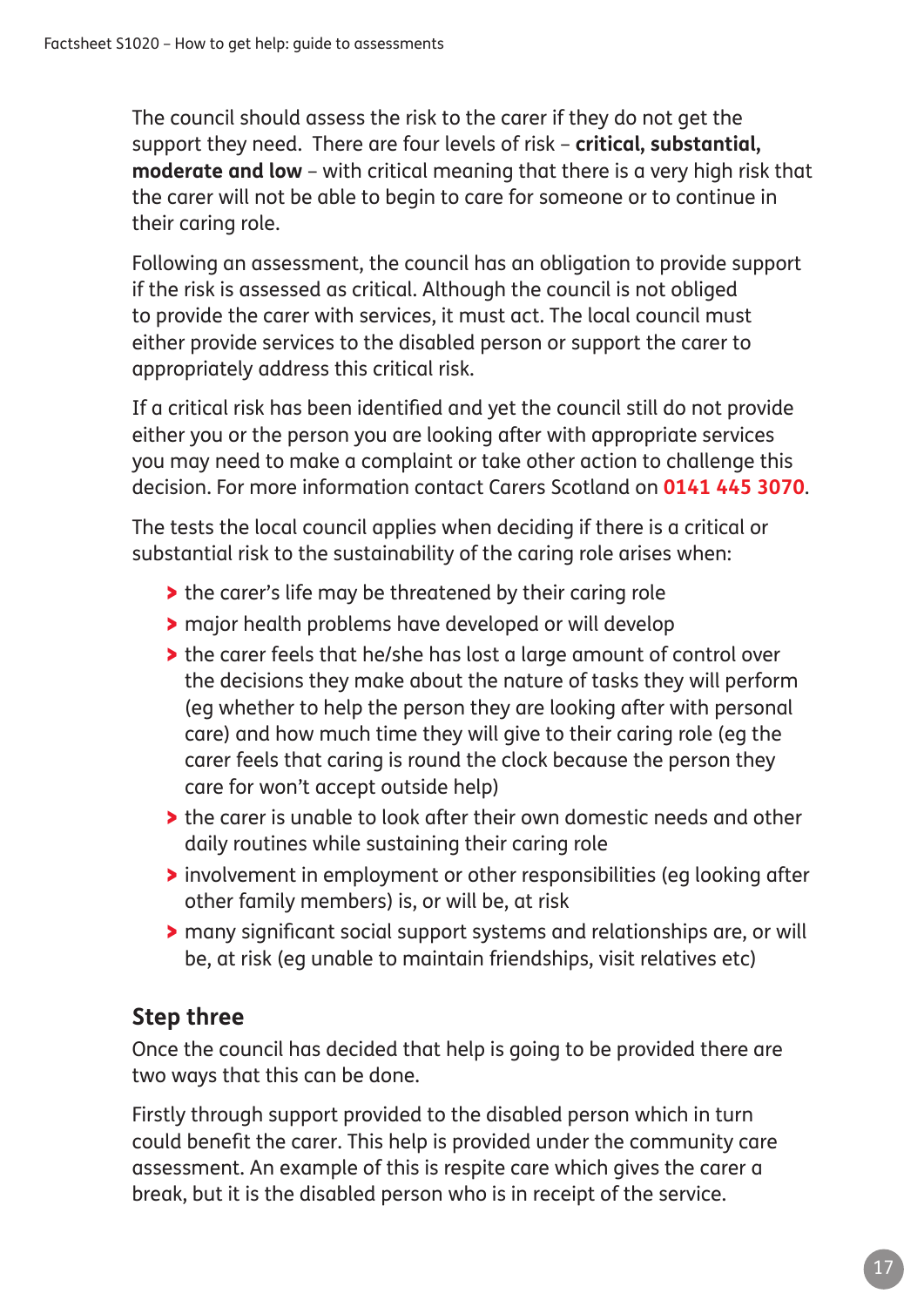Secondly, the local council may decide through its powers to provide direct support to the carer, which is provided under a carer's assessment.

If the disabled person is a child then help for the child and the carer should be provided under the Children's Act assessment. If the needs of the carer have not been properly addressed under this assessment then the carer can ask for a carer's assessment for their own needs and help can then be provided through the carer's assessment.

#### **Example 1**

John cares for his brother Matthew but is finding it very difficult to continue caring and working because he receives no other support. His brother's care needs are very unpredictable and flexible working is not really an option for him.

He has talked with his employer about giving up work. At his carer's assessment he explained this to the social worker carrying out the assessment. She decided that there is a critical risk to the sustainability of John's caring role because John's involvement in employment is at risk.

#### **Example 2**

Rahila looks after her son Aadeel who is 22. He needs to be lifted in and out of bed each morning and evening. He also needs help with washing, dressing and getting up and down stairs.

Rahila is exhausted and is beginning to develop a bad back. Her doctor thinks she may be suffering from stress. Aadeel is also feeling isolated and would like to get out more.

Following her carer's assessment it is agreed that the Council will provide a direct payment to pay for a holiday so she can take a week's break from looking after Aadeel.

In addition, the following help will be provided for Aadeel under his community care assessment, which will enable Rahila to continue in her caring role:

- > a week's respite care while Rahila is on holiday
- > a place at an adult education college each Thursday morning so Rahila can have a regular break and Aadeel feels less isolated
- > lifting equipment to help Rahila get Aadeel in and out of bed
- > a stairlift to help Aadeel get himself up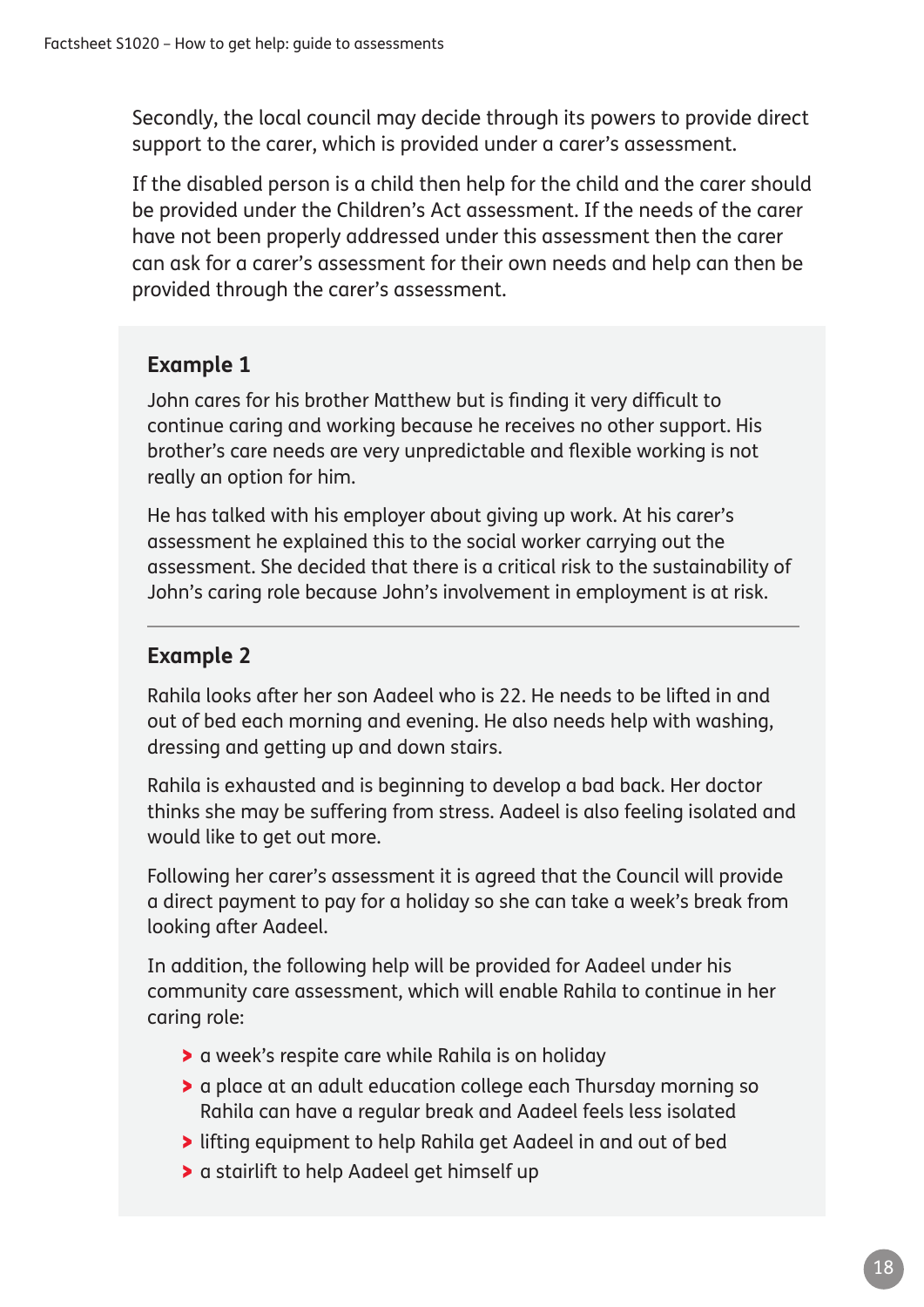## **The help you will get**

#### **Notifying you about the outcome of your carer's assessment**

Following the assessment meeting, the person carrying out the assessment should notify you in writing of the support needs that have been identified. You should also be notified how these support needs will be addressed, usually within a specific time frame.

The support that will be provided to you as a carer should be included in the care plan of the disabled person. The care plan of the disabled person is a written document which contains information about the services that will be provided for the disabled person. If, for reasons of confidentiality, you do not want information about the support that you will be getting to be written in the disabled person's care plan you can ask for your own carer's plan.

As your carer's assessment can also affect the community care assessment of the person you look after, some of your assessed needs may be reflected in the care plan of the disabled person. Therefore, help may be provided for them instead of directly to you. For example, if you are having difficulties lifting the disabled person, it is they who will be provided with equipment and so the equipment will be mentioned in their care plan; but the lifting equipment will help you in your caring role.

With the agreement of the disabled person you can be given a copy of their care plan.

#### **Choosing to accept or reject the help you are offered**

You can accept some or all of the help you are offered. If you do not feel the help you are offered is necessary or appropriate, you can refuse it. Before refusing help please do talk about your concerns with the social work department – it may be that more suitable arrangements can be made.

The person you care for may refuse services for a range of reasons including because of the charges they are asked to pay for them.

If the person you care for refuses services ask your local authority what help they can provide you in your caring role. For example, they may be able to provide equipment, such as a hoist to lift someone, to protect your health and wellbeing or arrange other services such as housework or gardening to reduce the strain in other areas of your life. These would be provided under the local council's power to offer carers self directed support.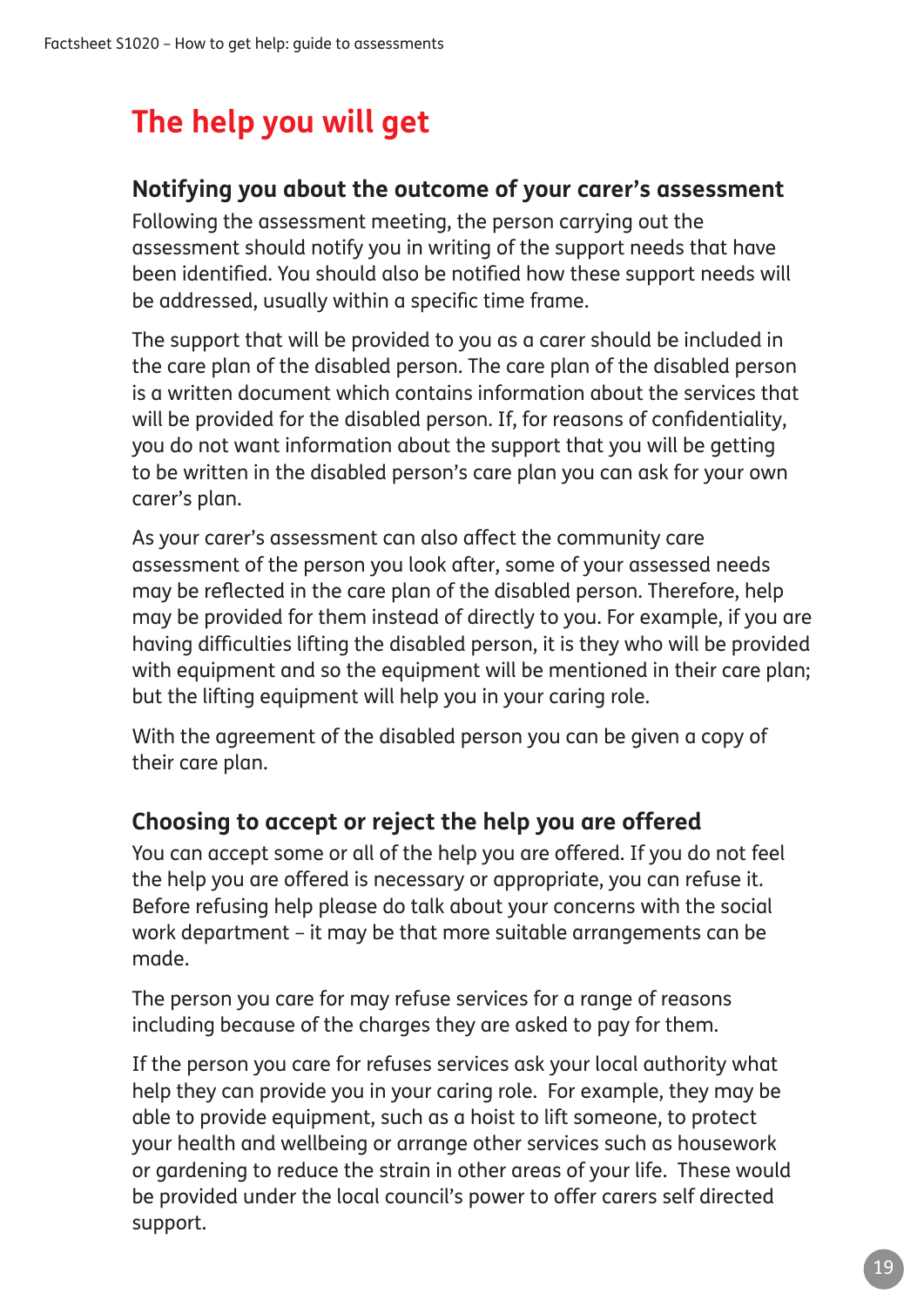#### **Charging for help**

You cannot be charged for support or resources provided to sustain you in your caring role as a result of a carer's assessment. The Scottish Government introduced regulations through the Social Care (Self Directed Support) Act 2013 to ensure that it is made clear to all councils that carers cannot be charged for support.

However, if help is provided for the person you are looking after through a community care assessment, they may be charged separately for this help.

If you are caring for your partner, your joint finances may be taken into account by the social work department when deciding whether or not s/ he will be charged for services. This includes joint capital and savings as well as a proportion of benefits you receive as a couple eg pension credit or income support.

Your own income (for example) your salary should not routinely be taken into account. However, some local authorities may take part of this income into account.

If local councils charge for the help they provide to the person you care for they must follow guidelines when deciding how much to charge. The social work department must explain the rules they use when deciding how much they will charge for help.

You can ask your local council to consider the extra costs the person you care for may have because of their disability (eg extra laundry, equipment, special diets and heating) when deciding how much they will charge for help. This is sometimes known as disability related expenditure.

If you feel that charges are unreasonable and will cause you and/or the person you care for hardship, you can ask your local council to reconsider them.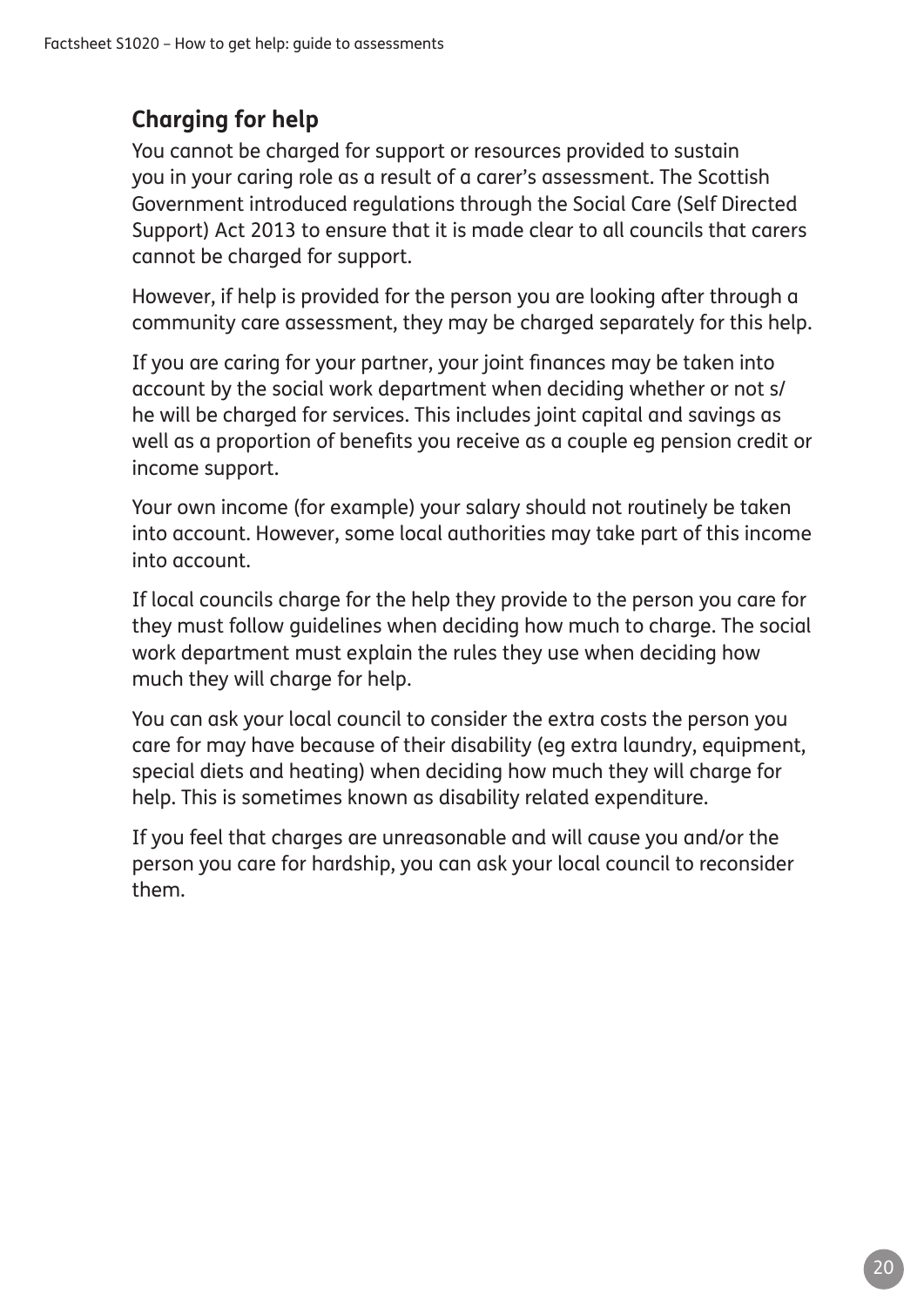## **Free personal care**

If the person you care for is aged 65 or over and lives in the community, they will not have to pay for any personal care services that they are assessed as requiring.

Free personal care includes:

- > services to support personal hygiene eg help with bathing, shaving, mouth, teeth and nail care.
- > personal assistance eg help with dressing, to get in and out of bed and use of a hoist.
- > help to manage continence eg toileting, catheter or stoma care, bed changing and laundry.
- > food and diet including help with eating and the preparation of meals (but not the costs of supplying food)
- > dealing with the consequences of immobility and helping move about indoors.
- > counselling and support eg reminding and safety devices and psychological support
- > simple treatments eg help with medication, application of creams and drops, simple dressings and oxygen therapy

However, they may still need to make a contribution towards non-personal care services such as day care, home helps, lunch clubs, meals on wheels, community alarms and help with shopping and housework.

## **Reassessments and reviews**

You can ask for a re-assessment of your carer's assessment and any community care or Children (Scotland) Act assessments at any time if your circumstances change or the circumstances of the person you are looking after change.

When you have a carer's assessment there should be an opportunity for you to agree the likely point at which your assessment should next be reviewed.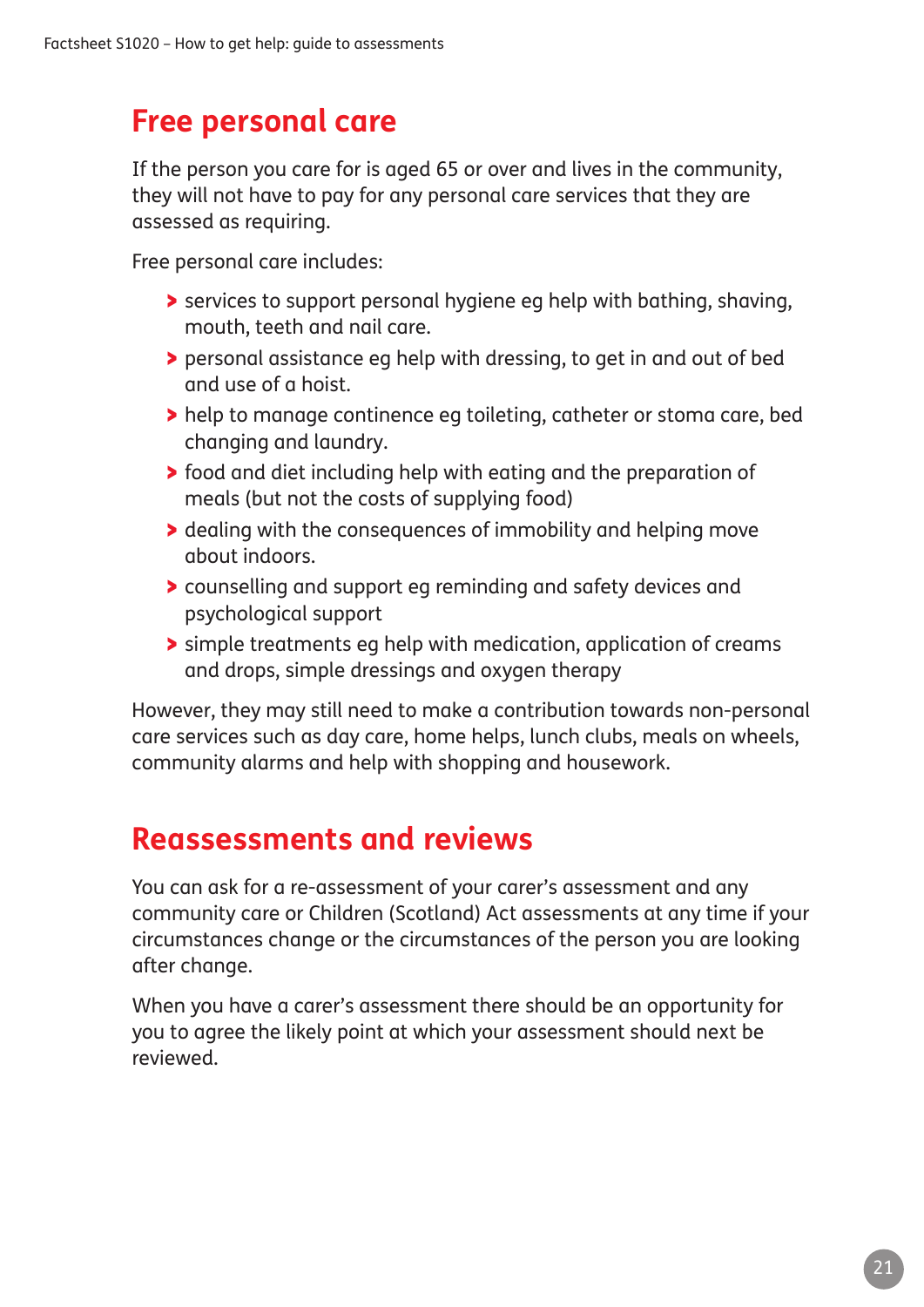## **Complaints**

#### **Assessments**

If you are not happy with the way you have been treated, or with the outcome of any of the assessments, you can complain to social services. All social work departments should have a complaints procedure that you can follow – ask the social work department for a copy.

If you are not happy with the outcome of your complaint after the complaints procedure, you may be able to take a complaint to the Scottish Public Services Ombudsman. They can be contacted on **0800 377 7330** or by email at **ask@spso.org.uk**. They also have a website that provides more information at **www.spso.org.uk**.

If the council has acted unlawfully (eg have refused to carry out a carer's assessment without good reason), you may be able to take them to court. This is called a judicial review. You will need to seek legal advice if you are thinking about taking the local council to court. If you are considering this it is important to get this advice as quickly as possible.

#### **Services**

If you are not happy with the services provided after an assessment, you can complain to the social work department. If services are provided by an agency or care home, you may also be able to complain directly to them through their own complaints procedure.

You can also make a complaint about a service to the Care Inspectorate by contacting **0845 600 9527** or visiting **www.careinspectorate.com**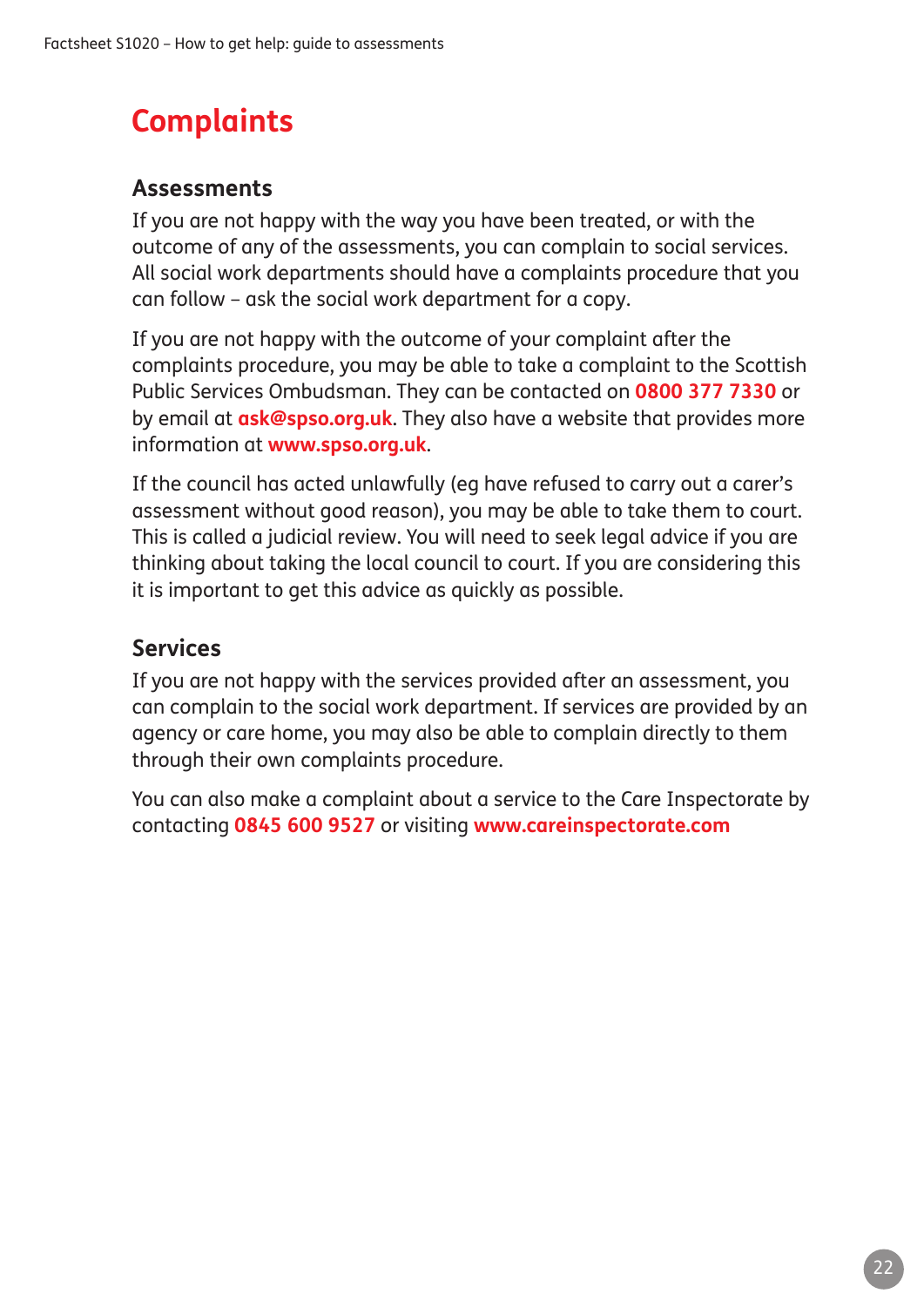## **Further help**

For information and advice contact the Carers UK Adviceline on **0808 808 7777** (open Monday to Friday, 10am to 4pm) or email **advice@carersuk.org**

Information is also available on our website – visit **www.carersuk.org**

## **Other organisations**

**Find local carers and young carers support services** Carers Trust Scotland 0300 123 2008 | www.carers.org/scotland

#### **Find out more about breaks from caring**

Shared Care Scotland 01383 622462 | www.sharedcarescotland.com

#### **Information and advice if you are caring for an older person**

Care Information Scotland 03456 001 001 | www.careinfoscotland.co.uk

## **Information if you are caring for someone with dementia**

Alzheimers Scotland 0808 808 3000 | www.alzscot.org

#### **Information if you are caring for a disabled child**

Contact a Family 0808 808 3555 | www.cafamily.org.uk

#### **Information if you are caring for someone with cancer**

Macmillan Cancer Support 0808 808 0000 | www.macmillan.org.uk

#### **Information if you are caring for someone with a learning disability**

Enable 0300 0200 101

**Information if you are caring for someone with mental ill health** Support in Mind Scotland 0131 662 4359 | www.supportinmindscotland.org.uk